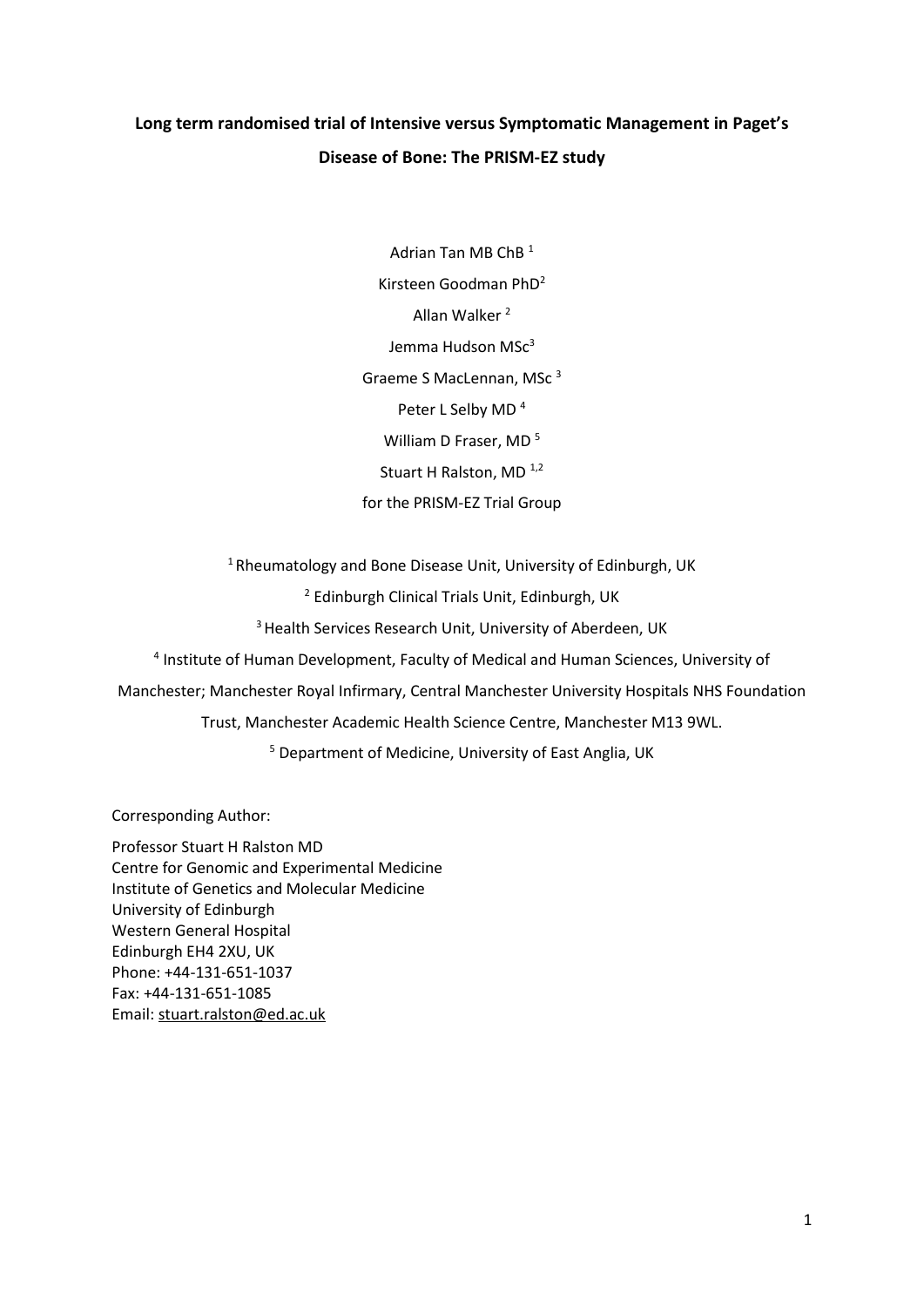## Abstract

It has been suggested that normalization of bone turnover may improve clinical outcome in Paget's disease of bone (PDB) by preventing complications such as fractures and the progression of osteoarthritis. Here we investigated the long-term effects of a treatment strategy that aimed to normalize bone turnover in PDB with that of symptomatic treatment. The study group comprised 502 subjects who were enrolled into a three-year extension of the Paget's Disease: Randomised Trial of Intensive versus Symptomatic Management (PRISM) study. Intensive bisphosphonate therapy was continued in 270 of these subjects with the aim of normalising serum total alkaline phosphatase (ALP) concentrations using zoledronic acid as the treatment of first-choice. Symptomatic treatment was continued in 232 subjects where bisphosphonates were given only if there was bone pain thought to be caused by PDB. The primary outcome was fracture and secondary outcomes were orthopaedic procedures, quality of life and bone pain, adjusted for baseline characteristics. Serum total ALP concentrations were significantly lower in the intensive group on entry to the study and the differences between groups increased as the study progressed. There were no clinically important differences in quality of life measures or bone pain between the treatment groups. Intensive treatment was associated with a non-significant increase in fracture risk (hazard ratio =1.90, [95% confidence interval 0.91 to 3.98], p=0.087), orthopaedic procedures (1.81 [0.71 to 4.61], p=0.214), and serious adverse events (relative risk 1.28 [0.96-1.42].

We conclude that long-term intensive bisphosphonate therapy confers no clinical benefit over symptomatic therapy and is associated with a non-significant increase in the risk of fractures, orthopaedic events and serious adverse events. The results of this study suggest that in patients with established PDB, bisphosphonate therapy should focus on control of symptoms rather than suppression of bone turnover.

## **Trial registration**

ICTRN (12989577)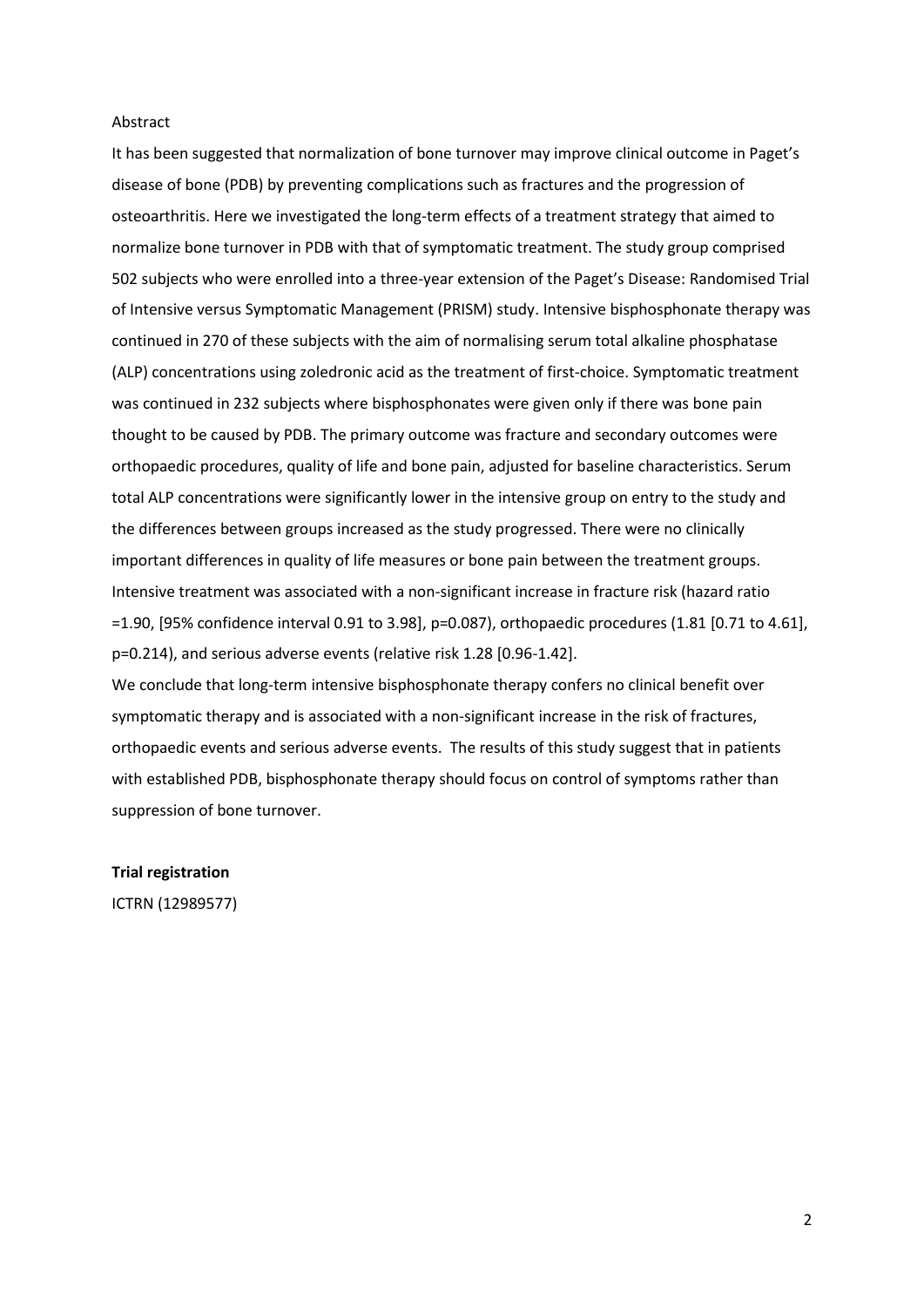#### **Introduction**

Paget's disease of bone (PDB) is a common skeletal disorder with a strong genetic component that affects up to 2% of Caucasians over the age of 55 years<sup>(1)</sup>. It is characterised by increased bone resorption, coupled to increased and disorganized bone formation at one or more skeletal sites. Many patients with PDB never come to medical attention <sup>(2)</sup>, but bone deformity, pathological fracture, deafness and secondary osteoarthritis and bone pain are common in those that do present clinically, significantly impairing quality of life <sup>(3,4)</sup>. Bisphosphonates are highly effective at suppressing the elevated bone turnover that is characteristic of PDB  $(5-8)$  and are an effective treatment for bone pain associated with PDB<sup>(9)</sup>. It has been suggested that normalisation of bone turnover with bisphosphonates might prevent complications of PDB<sup>(10)</sup> but this remains unproven  $<sup>(11)</sup>$ . Nonetheless, the Endocrine Society clinical guidelines recently advised that bisphosphonates</sup> should be administered to most patients with PDB with the aim of normalising bone turnover in the hope this will prevent complications <sup>(12)</sup>.

The Paget's Disease Randomised Trial of Intensive versus Symptomatic Management (PRISM) study  $(13)$  showed that intensive bisphosphonate therapy and symptomatic treatment had similar effects on clinical outcome of PDB with respect to the occurrence of fractures, orthopaedic procedures, hearing loss, bone pain, quality of life and adverse events. Here we report the results of a three-year extension of the PRISM trial (PRISM, extension with zoledronic acid; PRISM-EZ) in which the same treatment strategies were continued but where the highly potent bisphosphonate zoledronic acid  $(14)$ was used as the treatment of first choice in the intensive arm.

#### **Methods**

#### *Study Design*

The design of the PRISM study has previously been reported <sup>(13)</sup>. In brief, the treatment goal in the intensive arm was to supress bone turnover by reducing and maintaining serum total alkaline phosphatase (ALP) concentrations within the reference range whereas the treatment goal in the symptomatic arm was to treat bone pain thought to be due to PDB with analgesics or with bisphosphonates if the response to analgesics was inadequate. Participants who completed the PRISM study were invited to take part in a three-year extension in which the same treatment strategies were continued but where zoledronic acid was used as the bisphosphonate of first choice in the intensive arm. Enrolment into the study commenced in January 2007 and the study ended in January 2012.

#### *Randomisation and study treatment*

Patients were randomised into one of the two treatment groups on entry to PRISM using a minimisation algorithm to ensure balance for key prognostic variables as previously described <sup>(13)</sup>.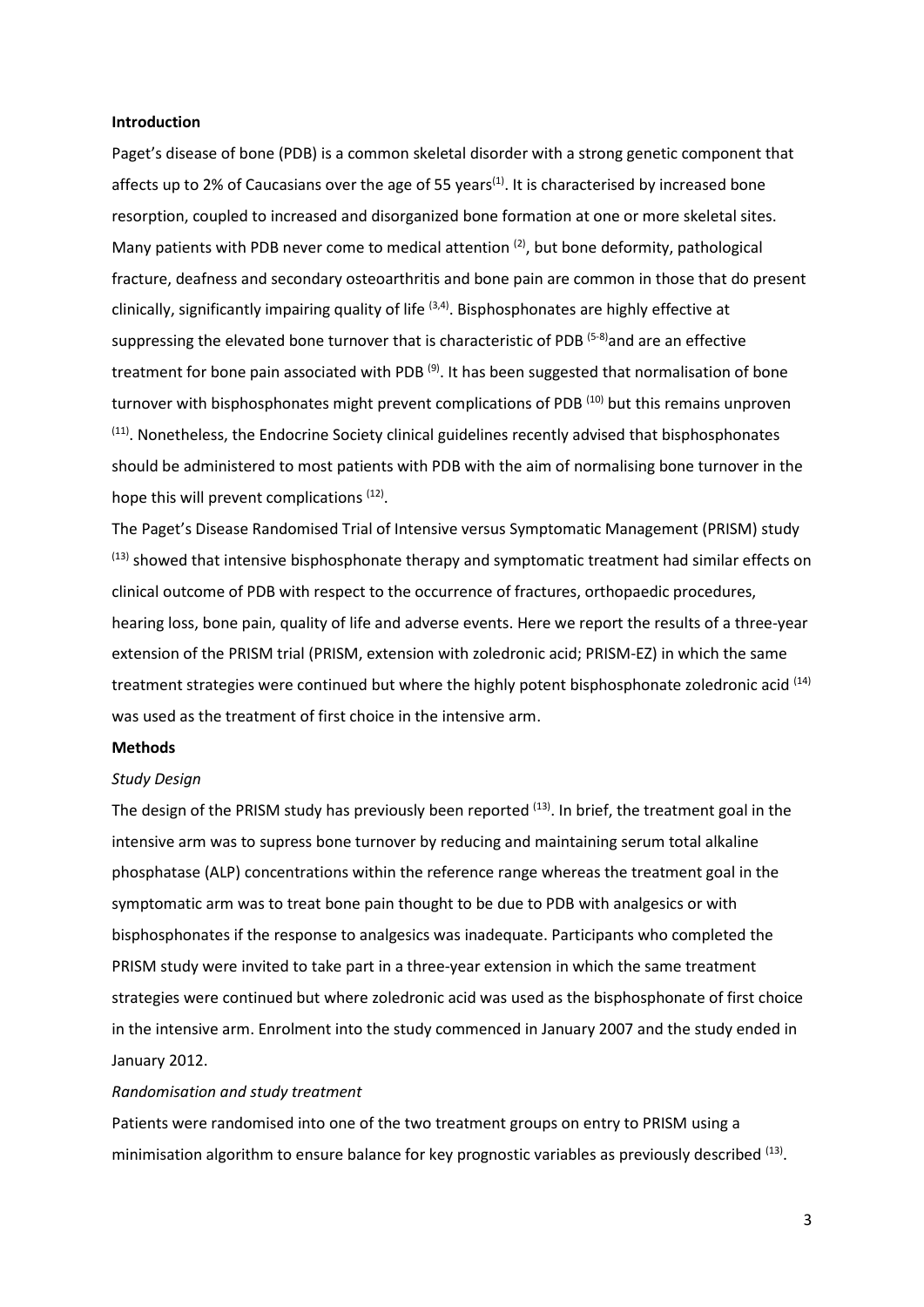During PRISM-EZ participants were continued on the same treatment strategy as they had been randomised to in the PRISM study. Participants in the intensive arm were prescribed bisphosphonates as required to supress and maintain ALP concentrations within the normal range. Zoledronic acid was the treatment of first choice. Participants in the symptomatic arm received treatment with bisphosphonates only if bone pain was present that was considered to be due to increased metabolic activity of PDB. Both groups of subjects received analgesics and non-steroidal anti-inflammatory drugs as required.

#### *Outcome measures*

The primary outcome was clinical fracture. Other secondary outcomes included orthopaedic procedures, serum total ALP concentrations; bone pain and health related quality of life. Quality of life was measured using various tools including the Medical Outcomes Study 36 Item Short-Form Health Survey (SF-36) questionnaire<sup>(15)</sup>; the Stanford Health Assessment Questionnaire Disability Index (16) (HAQ); the EuroQoL questionnaire, (EQ-5D); and the arthritis specific version of SF36 (ASHI)  $(17)$ . Bone pain was recorded and physicians were asked to assess whether they considered that the bone pain was attributable to PDB. The commonest criteria used by physicians for attributing bone pain to PDB were; localisation of pain to an affected site; response of pain at that site to previous treatment with bisphosphonate; pain at rest and pain at night <sup>(13)</sup>. Information on fractures, orthopaedic procedures and serious adverse events were collected on a continuous basis. Measurements of ALP, quality of life and bone pain were made annually. Data on adverse events were collated annually based on patient diaries. Fractures and orthopaedic procedures were validated against medical records by assessors blinded to treatment allocation. Serum total ALP was measured according to standard techniques by the biochemistry laboratories at participating centres. The measured ALP values were normalised to the upper limit of the local laboratories' reference range to give adjusted ALP values so that results could be compared across centres. The adjusted values were categorised into four groups; low-normal (ALP below the 50<sup>th</sup> centile of the local reference range); normal (between the 50<sup>th</sup> -100<sup>th</sup> centile of the reference range); high (up to three times above the upper limit of the reference range) and very high (more than three times above the upper limit of the reference range).

## *Statistical Analysis*

We did not perform a power calculation since this was an extension of an existing study. The statistics are reported as number and percentages or numbers and mean ± standard deviation (SD) as appropriate unless otherwise stated. We used propensity scoring <sup>(18)</sup> to adjust for differences between groups in baseline characteristics include age, gender, age at diagnosis, family history of PDB, sites of involvement, deafness, renal function, bone pain, bone deformity, previous fractures,

4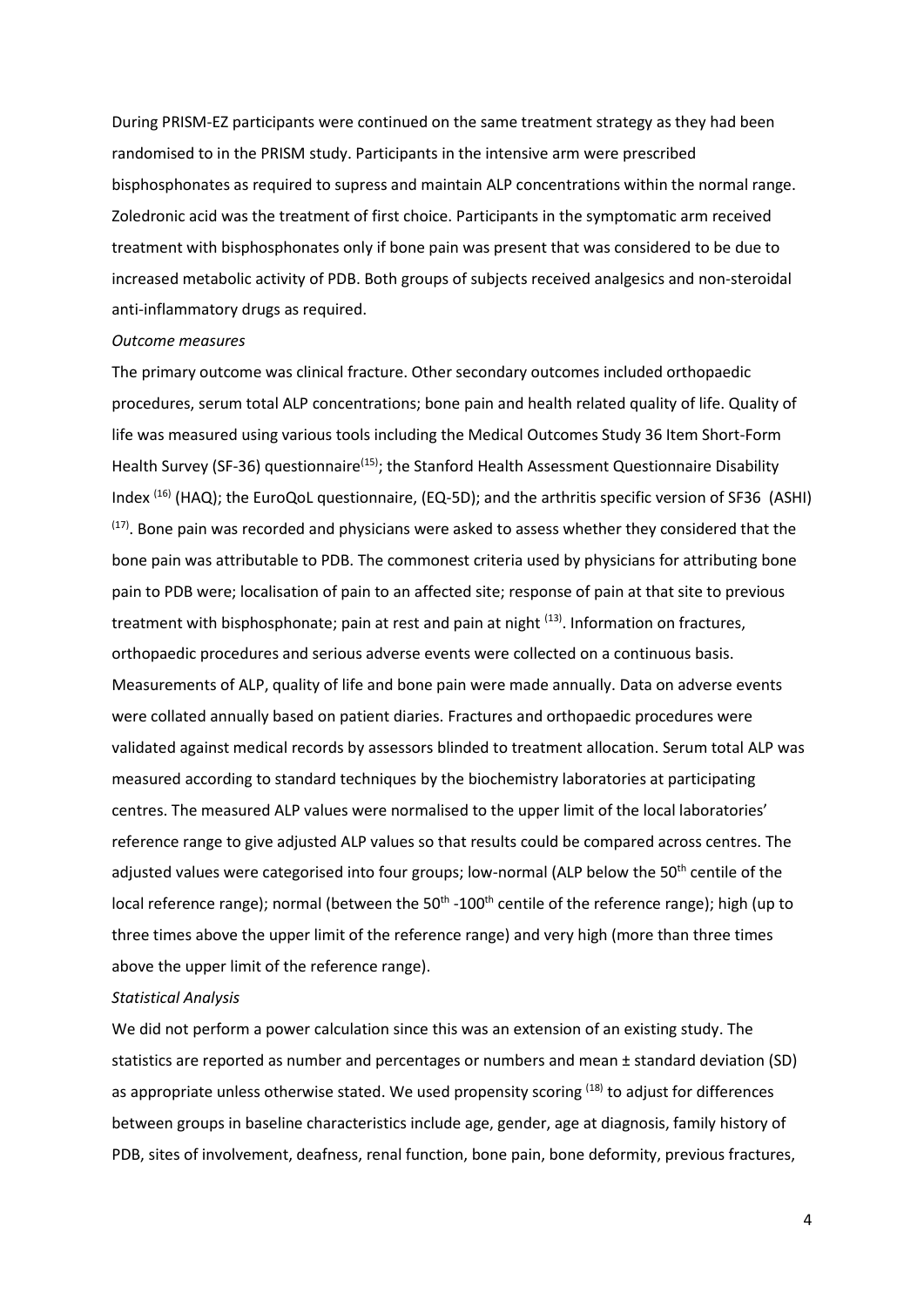previous orthopaedic surgery for PDB and quality of life measures. The propensity scores were derived from the standardised differences between groups shown in supplementary table 1. Unless otherwise stated, the analyses performed used inverse probability of treatment weighting (IPTW) in logistic regression models with propensity scores as explanatory variables and treatment as the independent variable. Flexible parametric models were used for the time-to-event outcomes of fracture and orthopaedic procedures <sup>(19)</sup>. Estimates of the effect sizes are presented as hazard ratios with 95% confidence intervals. The quality of life data and ALP measurements were analysed using linear mixed models with a random effect for participant and centre to reflect the repeated measures nature of the data. All available data at each follow-up time-point was used and no adjustment was made for missing data <sup>(20)</sup>. All statistical analyses were IPTW adjusted unless otherwise stated.

## *Ethics*

All participants gave written informed consent to be included in the study. The trial was approved by the UK Multicentre Research Ethics Committee for Scotland (MREC01/0/53); by local ethical review boards in the participating study centres and by the Medicines & Healthcare Products Regulatory Authority (CTA 21583/0002/001-0001). The study was included in the controlled clinical trials register [\(www.controlled-trials.com\)](http://www.controlled-trials.com/) and assigned the reference number ISRCTN12989577. *Patient involvement*

The research questions in the PRISM study were developed in consultation with patient representatives from the Paget's Association – a UK based patient support organisation and a representative from the Paget's Association served as a member of the trial steering committee on both PRISM and PRISM-EZ.

#### **Results**

## *Characteristics of the Study Population*

The disposition of subjects is shown in figure 1. We invited 991 patients who completed the PRISM study to take part in the extension study and 502 (50.7%) agreed. The symptomatic group in PRISM-EZ comprised 232 patients (47.7% of those in the symptomatic arm that completed PRISM) whereas the intensive group comprised 270 subjects (53.5% of those in the intensive arm that completed PRISM). Relevant baseline characteristics of patients that consented to participate in PRISM-EZ as compared with those that did not are shown in supplementary Table 2. The clinical characteristics of both groups were similar except that patients who consented to take part in PRISM-EZ were about 4 years younger than those who did not participate. In total, 191 subjects in the symptomatic group (82.3%) and 213 subjects in the intensive group (78.8%) completed the study, providing 613 patientyears of follow up in the symptomatic group and 698 patient years of follow up in the intensive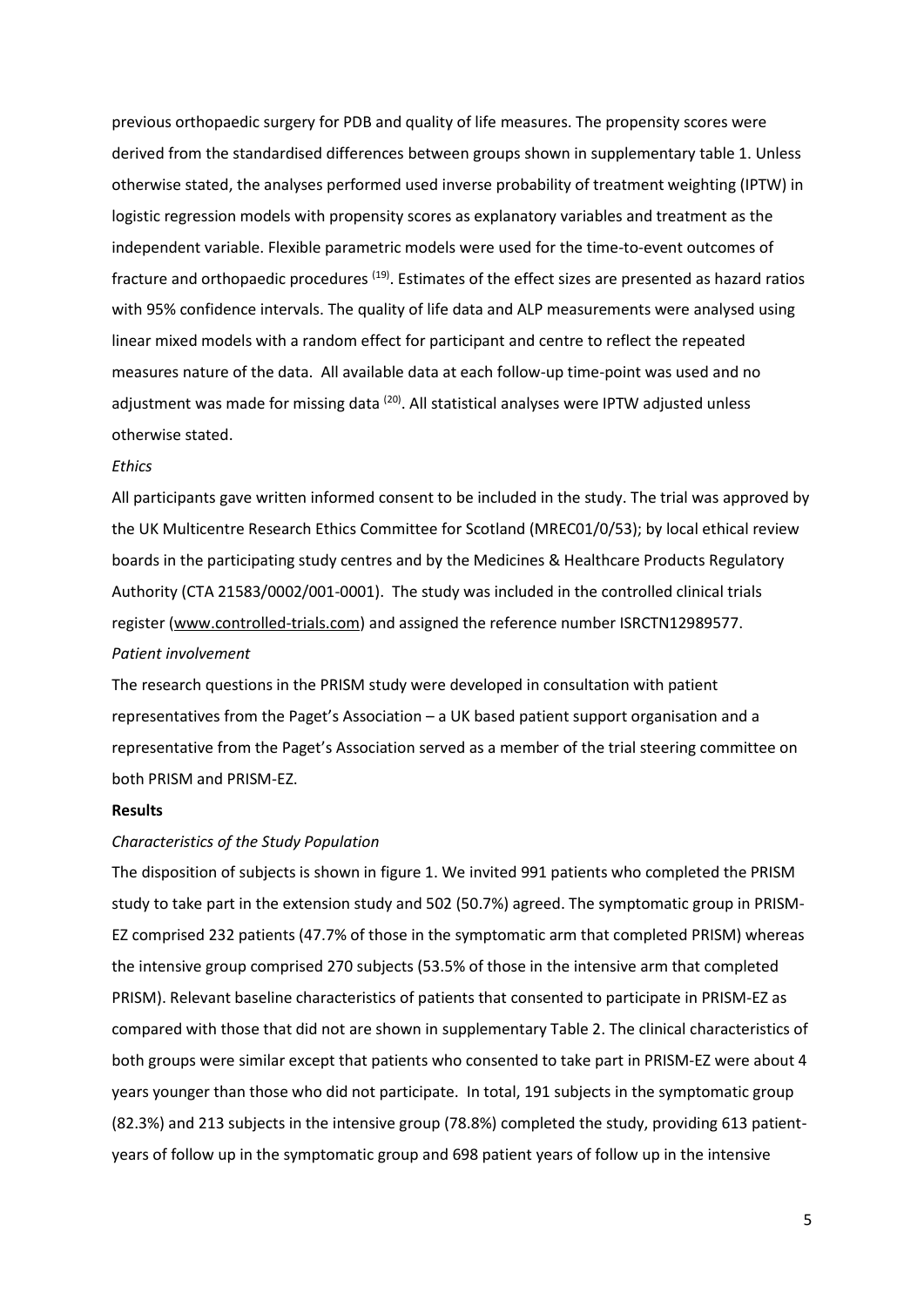group. Relevant demographic and clinical characteristics of the study population at the baseline visit of PRISM-EZ are shown in table 1. Prior to entering PRISM-EZ, participants had been followed up for an average of 4.3 years since enrolment in PRISM giving a total duration of 7.3 years of treatment and follow up. The groups were well matched for most variables at entry to PRISM-EZ with the exception of serum total adjusted ALP concentrations which were lower at baseline in the intensive treatment group and bisphosphonate use which was more common in the intensive group (Table 1). *Treatment Received*

There was a significant difference between the two groups in the range and type of bisphosphonates given for PDB during the study which was consistent with the study protocol (supplementary Table 3). Zoledronic acid was given to a higher proportion of patients in the intensive group (28.1% vs 10.3%, p<0.001) whereas fewer patients in the intensive group received pamidronate (4.8% vs 15.5%, p<0.001). The proportion of patients who received risedronate and etidronate was similar in both treatment groups. Some patients also were receiving bisphosphonate treatment for osteoporosis (alendronic acid 70mg weekly, risedronate 35mg weekly; and ibandronate 150mg monthly or 3mg intravenously 3 monthly) but there was no significant difference in the proportion of patients who received these medications between the groups. Use of analgesics and NSAID in the treatment groups are summarised in Table 2. These agents were used by a high proportion of patients with no significant differences between the treatment groups.

#### *Serum Alkaline Phosphatase*

Serum total ALP concentrations during the study are shown in Figure 2. At the baseline visit 75.2% of the intensive group had normal or low normal ALP values compared with 63.7% of the symptomatic group. At year two, ALP values were normal or low normal in 86.4% of the intensive group compared with 64.1% of the symptomatic group and corresponding values at year 3 were 85.3% and 70.3%. The difference between groups was statistically significant at all time points (Figure 2). Biochemical relapse, defined as the occurrence an elevated ALP during the study in patients where ALP concentrations were normal or low normal at baseline occurred in 29 patients (8.5%) of whom 17 (58.6%) were in the symptomatic group and 12 (41.3%) were in the intensive group.

#### *Quality of Life and bone pain*

Quality of life summary scores assessed by the SF36 questionnaire are shown in Table 3. There was no sustained difference in quality of life measures in favour of one group or the other during the study. Changes in physical component summary score (+1.6, p=0.04) and arthritis specific health index (+2.6, p<0.001) were observed at year 1 in favour of the intensive treatment group whereas changes in the mental component summary score at year three favoured the symptomatic treatment group (-2.4, p=0.019). Changes in the Stanford disability index favoured the symptomatic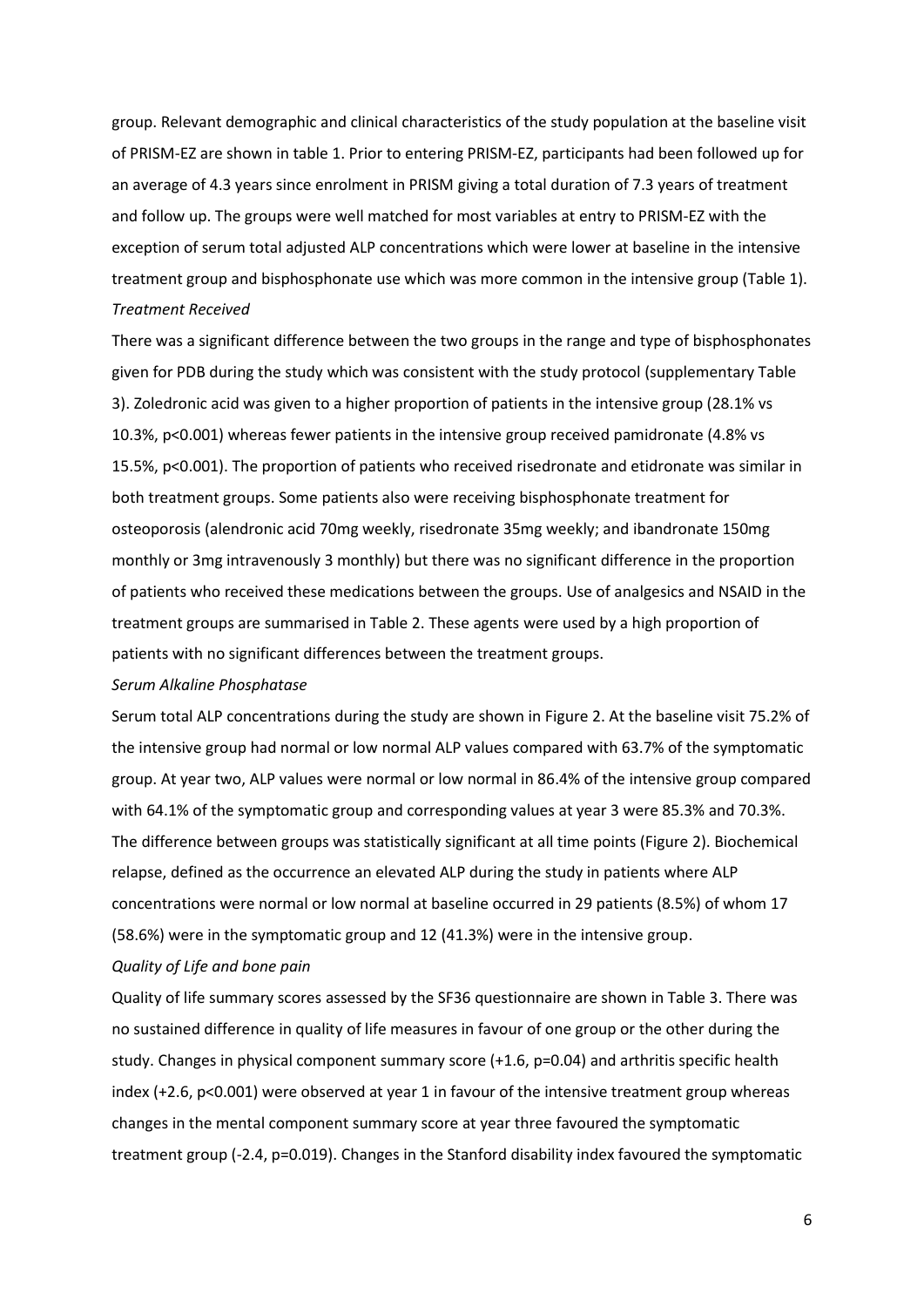group at year 1 (-0.06, p=0.05). There was no significant difference in EQ5D scores between treatment groups (data not shown). Changes in the SF36 subscales are shown in Supplementary table S4. Differences in physical function (+1.7, p=0.04) and bodily pain (+2.8, p<0.001) were observed which favoured the intensive group at one year but not at other time points. The magnitude of change in SF36 scores were in all cases less than the five point threshold which is considered clinically significant (15). The proportion of patients with bone pain was not different between groups during the study, but for bone pain rated by the physician as being due to PDB there was a marginal benefit at year two in favour of the intensive group (+1.3, p=0.009). *Fractures and orthopaedic procedures*

Fractures and orthopaedic procedures that occurred during the study are summarised in Table 4. There was a non-significant excess of patient with fractures in the intensive group 22 *vs.* 12 (adjusted hazard ratio 1.90, 95% confidence intervals 0.91-3.98, p=0.087). The same was true of orthopaedic procedures (15 vs. 7, adjusted hazard ratio 1.81 [0.71-4.61], p=0.214). Most fractures occurred in unaffected bone and might have been due to osteoporosis, but a similar trend was observed for fractures and orthopaedic procedures in bone that was affected by PDB. No fractures were observed that met the ASBMR criteria for atypical femoral fractures <sup>(21)</sup>. However, 6 of the 7 fractures (85%) that occurred in Pagetic bone affected the subtrochanteric or diaphyseal region of deformed femurs. One of these occurred in a patient in the intensive group at the site of a preexisting stress fracture and was preceded by the occurrence of local pain. Twelve patients in the intensive group (4.4%) had previously suffered a fracture during PRISM as compared with 22 in PRISM-EZ (8.1%). By comparison, 13 patients (5.6%) in the symptomatic group suffered a fracture during PRISM as compared with 12 in PRISM-EZ (5.2%). Only one patient who suffered a fracture during PRISM also fractured in PRISM-EZ but different bones were affected. There was no significant association between low ALP values and the occurrence of fractures; of the 34 patients who suffered a fracture during PRISM-EZ, 17 (50%) were recorded as having a low ALP value, compared with 247/468 patients (52.7%) with a low ALP that did not suffer a fracture (p=0.85, Fishers exact test). Fractures and orthopaedic procedures when combined, were significantly more common in the intensive group (adjusted hazard ratio 1.92 95% CI 1.04-3.53, p = 0.036) although caution should be exercised in the interpretation of this result since it was not a pre-specified analysis in the study protocol.

## *Exposure to bisphosphonates and skeletal events*

Since both treatment groups received bisphosphonates during the study we conducted an exploratory analysis to evaluate possible associations between bisphosphonate use during PRISM-EZ and skeletal events. The results for fracture are shown in supplementary Table 5 and for orthopaedic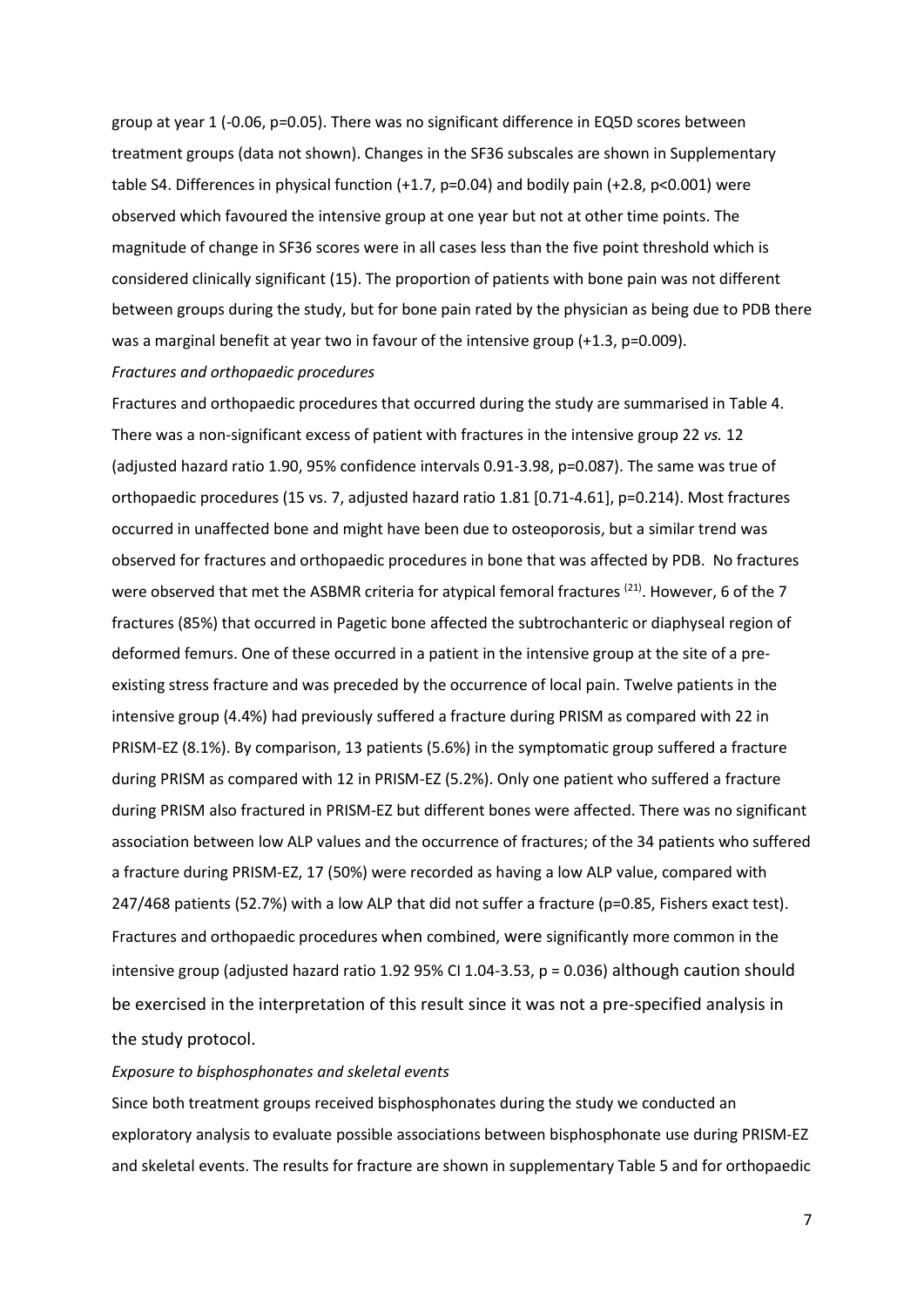procedures in supplementary Table 6. This showed that fractures were more common in patients that received bisphosphonates in the intensive group (12.7% vs. 3.1%, p=0.0036), the symptomatic group (12.7% vs. 0%, p<0.0001) and both groups combined (14.1% vs.1.5%, p<0.0001). There was no association between treatment with individual bisphosphonates and fracture. There was no significant excess of orthopaedic procedures in patients that received bisphosphonates as compared with those that did not, in the intensive group (4.0% vs. 7.6%, p=0.285), the symptomatic group (5.1% vs. 1.5%, p=0.076) or both groups combined (4.4% vs. 4.4%, p=1.00).

#### *Adverse Events*

Adverse events reported during the study are summarised in Table 5. There was a non-significant excess of serious adverse events in the intensive group occurring (32.2% vs 28.4%, relative risk 1.28, 95% CI 0.96-1.42]. However the proportion of patients with non-serious adverse events was almost identical in both groups (relative risk 0.99, 95% CI [0.92-1.08]. Some rare adverse events that have previously been associated with bisphosphonates were numerically more common in the intensive group including osteonecrosis of the jaw (1 *vs.* 0) uveitis (1 *vs.* 0) arrhythmias (14 vs. 5) and delayed fracture healing (2 *vs.* 1)

#### **Discussion**

The aim of the PRISM-EZ study was to determine whether long term suppression of bone turnover with intensive bisphosphonate therapy conferred any clinical advantage over symptomatic treatment in patients with established PDB. On entry to PRISM-EZ, participants had already been treated with intensive or symptomatic therapy for an average of 4.3 years, which when added to treatment given during PRISM-EZ, provided a total duration of treatment and follow up of 7.3 years. As expected, serum ALP concentrations were significantly lower in the intensive group at baseline and the differences between groups increased as the study progressed. However, we observed no consistent differences in patient reported outcomes such as quality of life, bodily pain or bone pain between the two treatment groups. There were statistically significant differences at year one in bodily pain, physical component summary score and arthritis specific health index favouring the intensive group but the effect size was small and below the five point threshold that is considered clinically significant. Bone pain rated by the physician as being due to PDB was less common at year two in the intensive group but the magnitude of effect was small and differences were not observed at other time-points. The pain data are consistent with the findings of Reid and colleagues who reported that zoledronic acid treatment improved SF36 bodily pain score by a margin of about two points when compared with risedronate <sup>(6)</sup>. Taken together, these observations suggest that zoledronic acid may have a slightly greater effect on pain and quality of life than less potent bisphosphonates. In the PRISM-EZ study however, the effects of intensive bisphosphonate therapy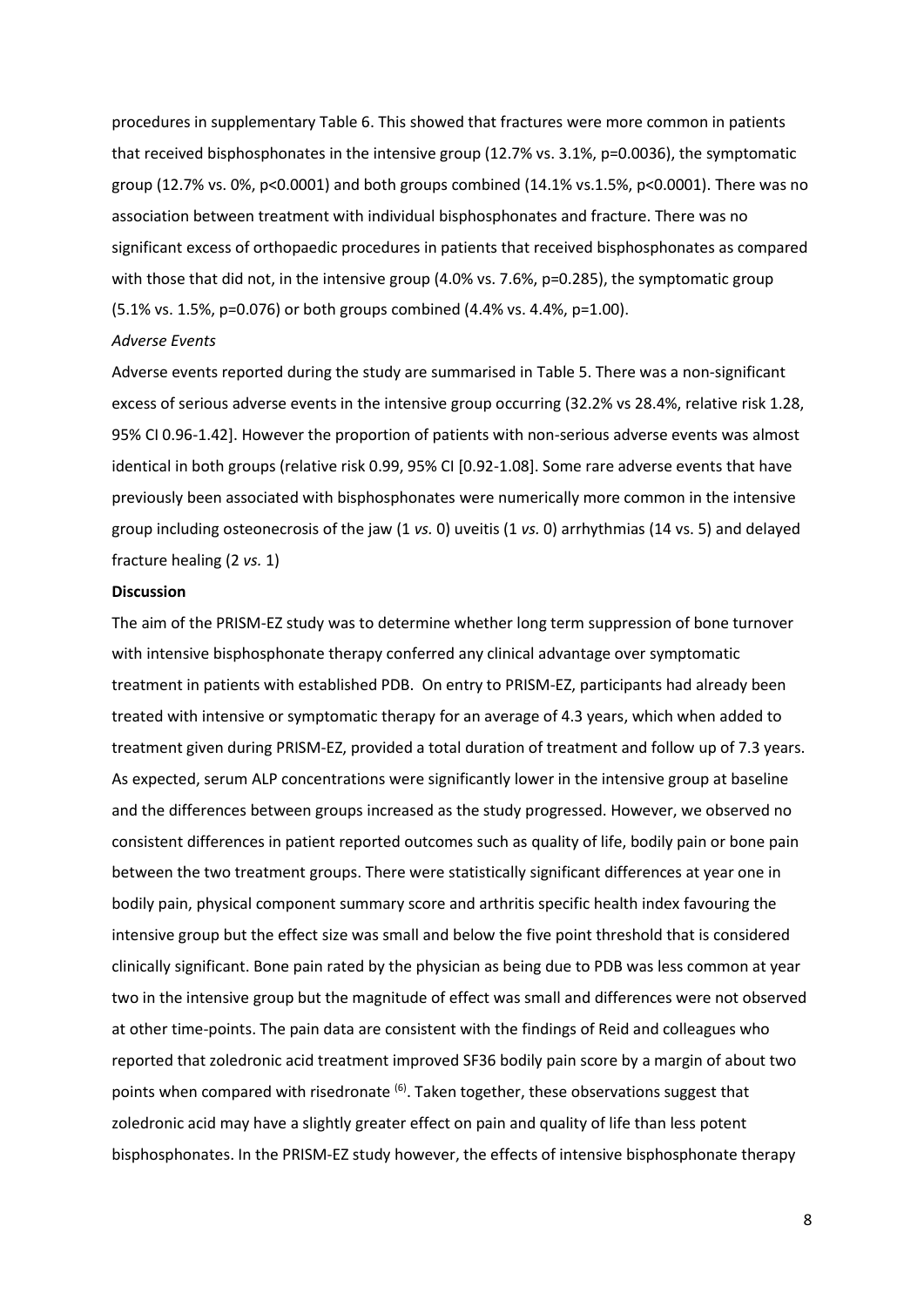on pain and quality of life were transient and below the threshold that is considered clinically significant. In keeping with this, there was no clear association between suppression of bone turnover and symptom control, emphasised by the fact that SF36 bodily pain scores were similar in subgroups of patients with low ALP, normal ALP and high ALP throughout the study. There was a non-significant increase in the risk of fractures, orthopaedic procedures and serious adverse events with intensive therapy. We also found that in both treatment groups, patients who suffered fractures were more likely to have received bisphosphonates than those who had not suffered fractures. Since the number of events was small it is difficult to draw firm conclusions but the data raise the possibility that prolonged suppression of bone turnover in PDB might increase the risk of fracture. In this regard, over-suppression of bone turnover has been associated with an increased risk of atypical fractures in both osteoporosis  $(22,23)$  and PDB  $(24)$ .

Like all trials, the PRISM-EZ study has weaknesses. The number of fractures and orthopaedic procedures was small and although there was an excess of both events in the intensive group, this could have been a chance finding. It is also important to emphasise that participants in PRISM-EZ were a selected group since only about one half of the subjects who completed PRISM went onto take part in PRISM-EZ. Nonetheless the clinical characteristics of patients who participated in PRISM-EZ were similar to those that did not apart from the fact that they were about 4 years younger. Finally, the study focused on patients with established PDB most of whom had previously been treated with bisphosphonates and already had developed complications such as bone pain, fractures and deformity. It is therefore importance to emphasise that the lack of benefit of intensive bisphosphonate treatment on clinical outcome may not apply to previously untreated patients with early PDB. The PRISM-EZ study has several strengths however. It is the largest and longest running clinical trial ever to be conducted in PDB and is the only trial that has examined the effects of treatment on fractures and orthopaedic procedures. Since the participants that entered PRISM-EZ were typical of those being treated in secondary care in the UK, it's likely that the results are generalizable to patients with established PDB who have already been treated with bisphosphonates. The results reported here do not support the recommendations made by the Endocrine Society guideline group  $(12)$  which suggested that most patients with PDB should be treated with potent bisphosphonates with the aim of restoring ALP values to within the lower part of the reference range. On the contrary, the PRISM-EZ study demonstrates that this strategy is not associated with clinical benefit and might be harmful. Rather the present data suggest that a more appropriate indication for bisphosphonate treatment in PDB is to control bone pain thought to be due to disease activity.

## **Author contributions**

9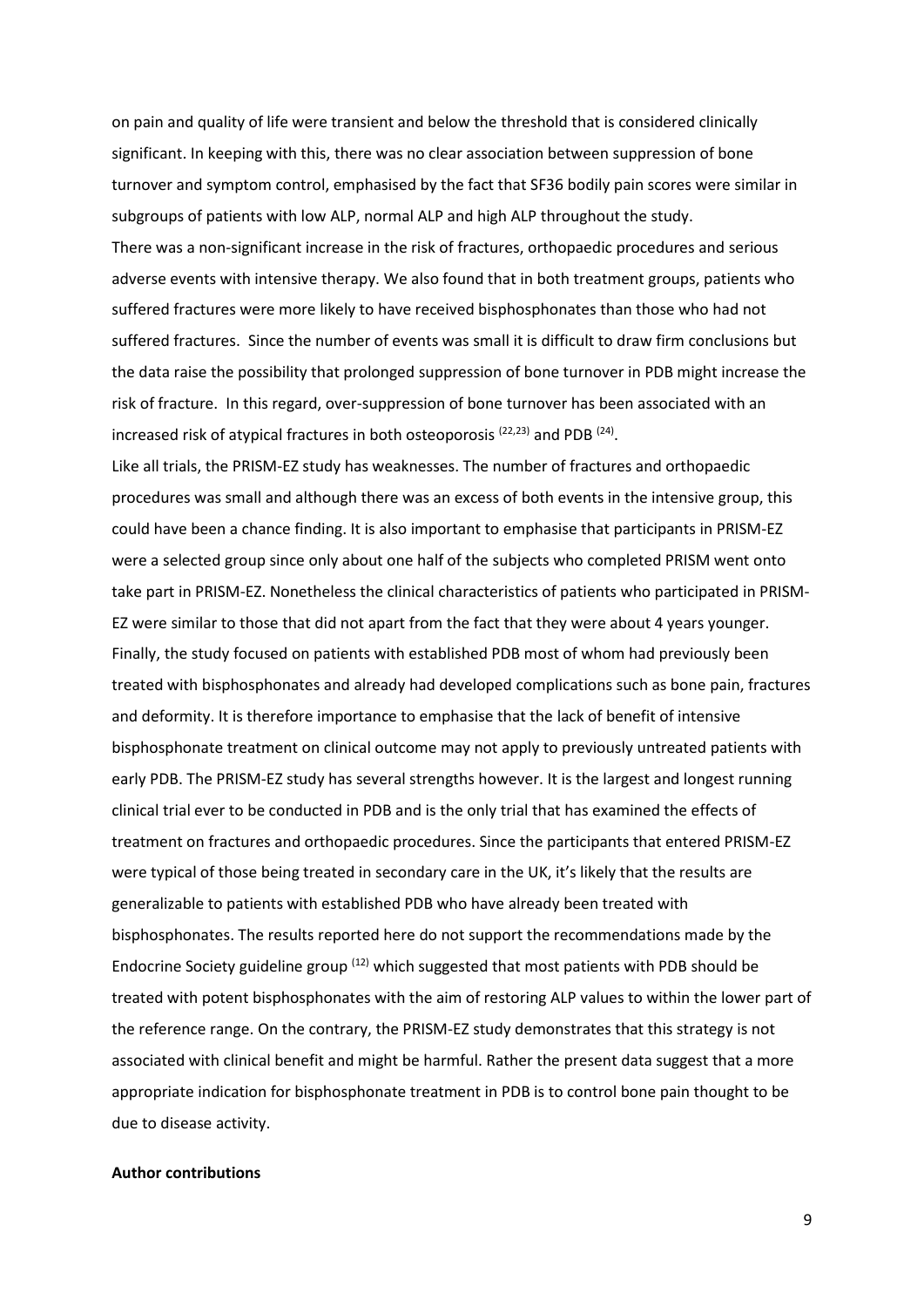Professor Ralston had full access to all the data in the study and takes responsibility for integrity of the data and accuracy of the data analysis. *Study concept and design* Ralston *Acquisition of data* Ralston, Goodman, Tan, Walker, Selby *Analysis and Interpretation of data* Hudson, MacLennan, Ralston, Walker, Tan, Fraser, Selby *Drafting of the manuscript* Tan, Ralston, *Critical revision of the manuscript for important intellectual content* Ralston, Tan, Goodman, MacLennan, Selby Fraser, Walker *Statistical Analysis* Hudson, MacLennan *Obtaining Funding* Ralston, Selby, Fraser *Study Supervision* Goodman, Ralston, Walker

## **Financial Disclosures**

Disclosures: SHR reports having received consulting fees on behalf of his institution from Novartis and Merck and research grants to his institution from Amgen, Eli Lilly and UCB. WDF reports having received consultancy fees from Siemens, Becton Dickinson and Roche. PLS reports having received consultancy fees from Internis. The other authors have no conflicts to declare.

## **Members of the PRISM-EZ research group**

Clinical Centres: Aberdeen Royal Infirmary, UK, Vera Herd, Stuart H Ralston\*; University Hospital Aintree, UK, Jacqui O'Hare, Mashood Siddiqi\*; Musgrave Park Hospital, Belfast, UK, Val Ferguson, Richard Wallace\*; Royal Bolton Hospital, UK, Keatley RH Adams\*, Mary Adams; Western General Hospital Edinburgh, UK, Cathy Hall, Stuart H Ralston; Ninewells Hospital, Dundee, UK, Vera Herd, Graham Leese\*, Ellen Malcolm; Medway Maritime Hospital, Gillingham, UK, Paul Ryan \*, Gwen Worcester; Western Infirmary, Glasgow, UK, Alastair McLellan\*, Debby Nelson; Huddersfield Royal Infirmary, UK, Allan Fairclough, Cheryl Fernandes\*; Raigmore Hospital, Inverness, UK, Fiona McGhie, Malcolm Steven\*; Airedale Hospital, Keighley, UK, Stuart H Ralston\*; Leicester Royal Infirmary & Leicester General Hospital, UK, Margaret Coe, S Javed Iqbal\*, Geraldine McHugh; Royal Liverpool University Hospital, UK, William D Fraser\*, Ya-Wen Jessica Huang; King's College Hospital, London, UK,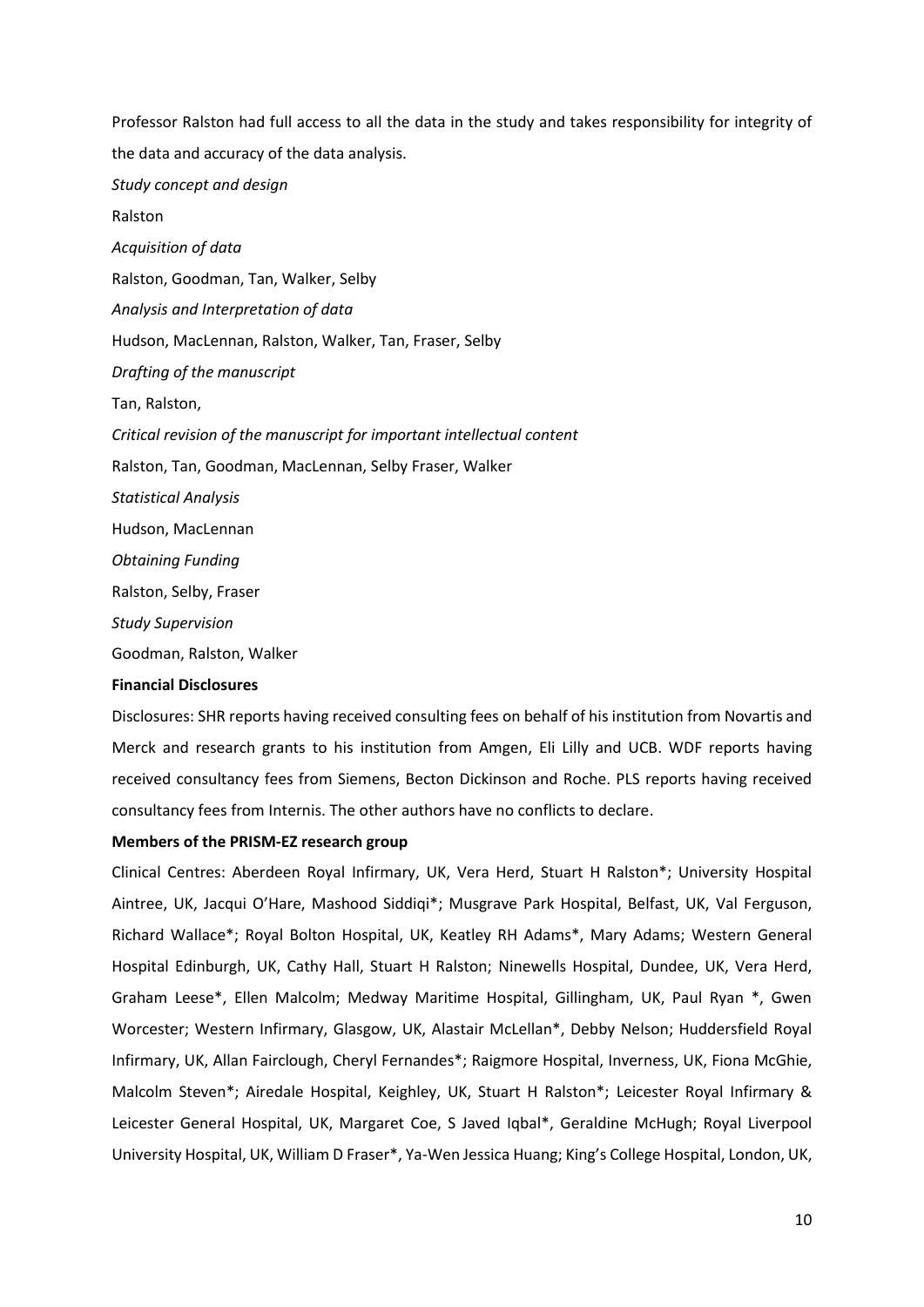Rama Chandra, Tina Mangion, Caje Moniz\*; Manchester Royal Infirmary, UK, Caroline Dacre, Peter L Selby\*; Freeman Hospital, Newcastle, UK, Terry Aspray\*, Christine King; Norfolk & Norwich University Hospital, UK, Jane Leeder, David GI Scott\*; Robert Jones & Agnes Hunt Orthopaedic Hospital, Oswestry, UK, Michael Davie \*, Teresa Jones, Clare Mathews; Nuffield Orthopaedic Centre, Oxford, UK, M Kassim Javaid\*, Nicola McHugh; Llandough Hospital, Penarth, UK, Roz Broadbent, Jane Turton\*; Harold Wood Hospital, Romford, UK, Kuntal Chakravarty\*; Oldchurch Hospital, Romford, UK, Christine Heron, Christopher Kelsey\*; Hope Hospital, Salford, UK, Penny Storrs, Terence W O'Neill\*; Northern General Hospital, Sheffield, UK, Jenny Cliffe, Eugene McCloskey\*; Southampton General Hospital, UK, Janet Cushnaghan, Cyrus Cooper\*; Royal National Orthopaedic Hospital, Stanmore, UK, Richard Keen\*, Jeanette Brown; The Great Western Hospital, Swindon, UK, Lynne Kerton, Elizabeth Price\*; Arrowe Park Hospital, Wirral, UK, Eddie George\*, Nicky Allan; Yeovil District Hospital, UK, Rebecca Rowland Axe, Clare Buckley, Raj Sengupta\*. (Principal Investigators at each centre are indicated \*)

#### **Funding**

The study was supported by grants from Arthritis Research UK (Ref: 42014) and the Paget's Association (UK). The funders had no role in the study design, data collection or analysis, preparation of the manuscript or decision to publish.

## **Data sharing**

Anonymised patient level data from the PRISM-EZ study are available on application to the corresponding author.

## **Acknowledgements**

The authors thank all the participants without whose help the study would never have succeeded. Thanks are also due Lyndsey Milne for administrative support; members of the independent members of the trial steering committee Maarten Boers (Chair), Juliet Compston, Philip Hannaford, Marilyn McCallum, R Graham Russell and to the Data Monitoring Committee: Ernest Choy (Chair 2001-06), Sarah Hewlett, Chris Roberts.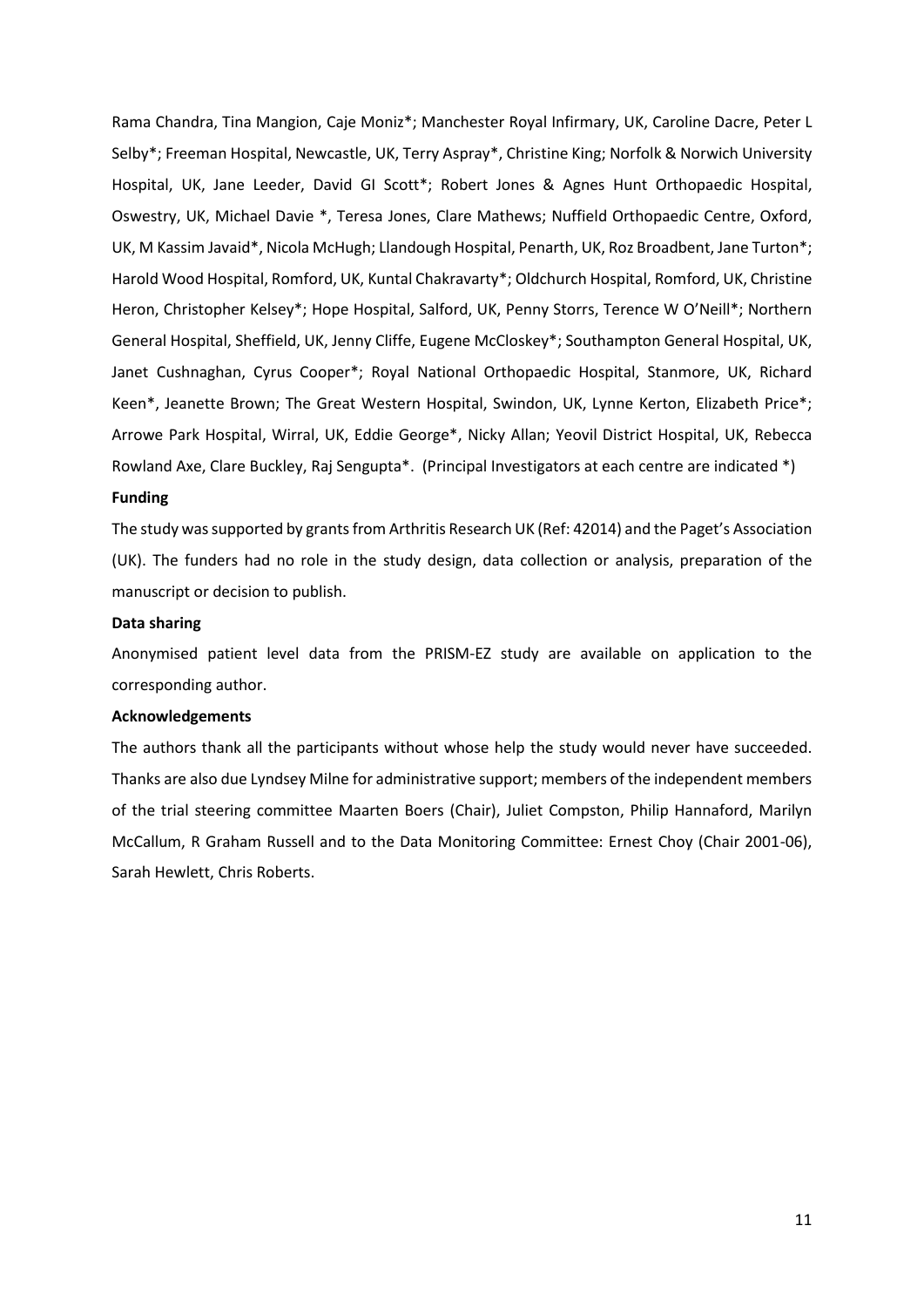|                                       | <b>Intensive</b> | Symptomatic     |
|---------------------------------------|------------------|-----------------|
|                                       | $(n=270)$        | $(n=232)$       |
| Male                                  | 149 (55.2)       | 125 (53.9)      |
| Age at entry to PRISM-EZ (years)      | 75.6±8.1         | 76.0±8.2        |
| Years since enrolment in PRISM        | $4.3 \pm 0.8$    | $4.3 \pm 0.8$   |
| Age at diagnosis of PDB (years)       | 63.4±10.2        | 63.8±10.4       |
| Family history                        | 45 (16.7)        | 43 (18.5)       |
| Number of affected bones              |                  |                 |
| One                                   | 97 (35.9)        | 95 (37.1)       |
| Two                                   | 78 (28.8)        | 67 (28.8)       |
| <b>Three</b>                          | 54 (20.0)        | 41 (17.6)       |
| Four or more                          | 41(15.1)         | 29 (12.5)       |
| Affected sites                        |                  |                 |
| Skull                                 | 66 (24.4)        | 62 (26.7)       |
| Spine                                 | 104 (38.5)       | 82 (35.3)       |
| Pelvis                                | 181 (67.0)       | 142 (61.2)      |
| Femur                                 | 98 (36.3)        | 71 (30.6)       |
| Tibia                                 | 53 (19.6)        | 42 (18.1)       |
| Other                                 | 96 (35.6)        | 78 (33.6)       |
| Deafness                              | 46 (17.0)        | 38 (16.4)       |
| Serum adjusted ALP <sup>1</sup>       | $0.9 + 0.7$      | $1.1 \pm 1.0*$  |
| Low ALP                               | 96 (35.6)        | 77 (33.2)       |
| Normal ALP                            | 100 (37.0)       | 64 (27.6)       |
| High ALP                              | 62 (23.0)        | 73 (31.5)       |
| Very high ALP                         | 3(1.1)           | 8(3.4)          |
| Serum creatinine (µmol/L)             | 92.0±24.9        | 94.6±30.1       |
| Bone pain‡                            | 166 (61.5)       | 149 (64.2)      |
| Bone pain due to PDB+                 | 68 (25.2)        | 72 (31.0)       |
| SF36 Physical Component Summary       | $37.5 \pm 11.5$  | $38.3 \pm 11.6$ |
| SF36 Bodily pain                      | $41.5 \pm 11.4$  | $41.9 \pm 11.7$ |
| SF36 Mental Component Summary         | $47.3 \pm 11.8$  | $48.9 \pm 12.3$ |
| Bone deformity                        | 134 (49.6)       | 108 (46.6)      |
| Previous fractures                    | 121 (44.8)       | 103 (44.4)      |
| Fracture in Pagetic bone              | 31(11.5)         | 27(11.6)        |
| Orthopaedic surgery for PDB           | 70 (25.9)        | 48 (20.7)       |
| Previous bisphosphonate therapy       | 214 (79.3)       | 138 (59.5)***   |
| Bisphosphonate use in PRISM           | 202 (74.8)       | 123 (53.0)***   |
| Bisphosphonates administered in PRISM |                  |                 |
| Alendronate                           | 4(1.5)           | 5(2.2)          |
| Risedronate                           | 154 (57.0)       | 41 (17.7)       |
| Etidronate                            | 6(2.2)           | 10(4.3)         |
| Tiludronate                           | 8(3.0)           | 50(21.6)        |
| Pamidronate                           | 64 (23.7)        | 51(22.0)        |
| Clodronate                            | 3(1.1)           | 1(0.4)          |
| Zoledronic acid                       | 5(1.9)           | 3(1.3)          |

**Table 1. Baseline characteristics of the study population** 

Values are mean ± standard deviation or n (%). ‡ Patient reported bone pain; † Bone pain considered by the clinician to be due to Paget's disease; \*  $p = 0.02$ , \*\*\*  $p < 0.0001$  between groups;  $\mathbb{I}^a$  value of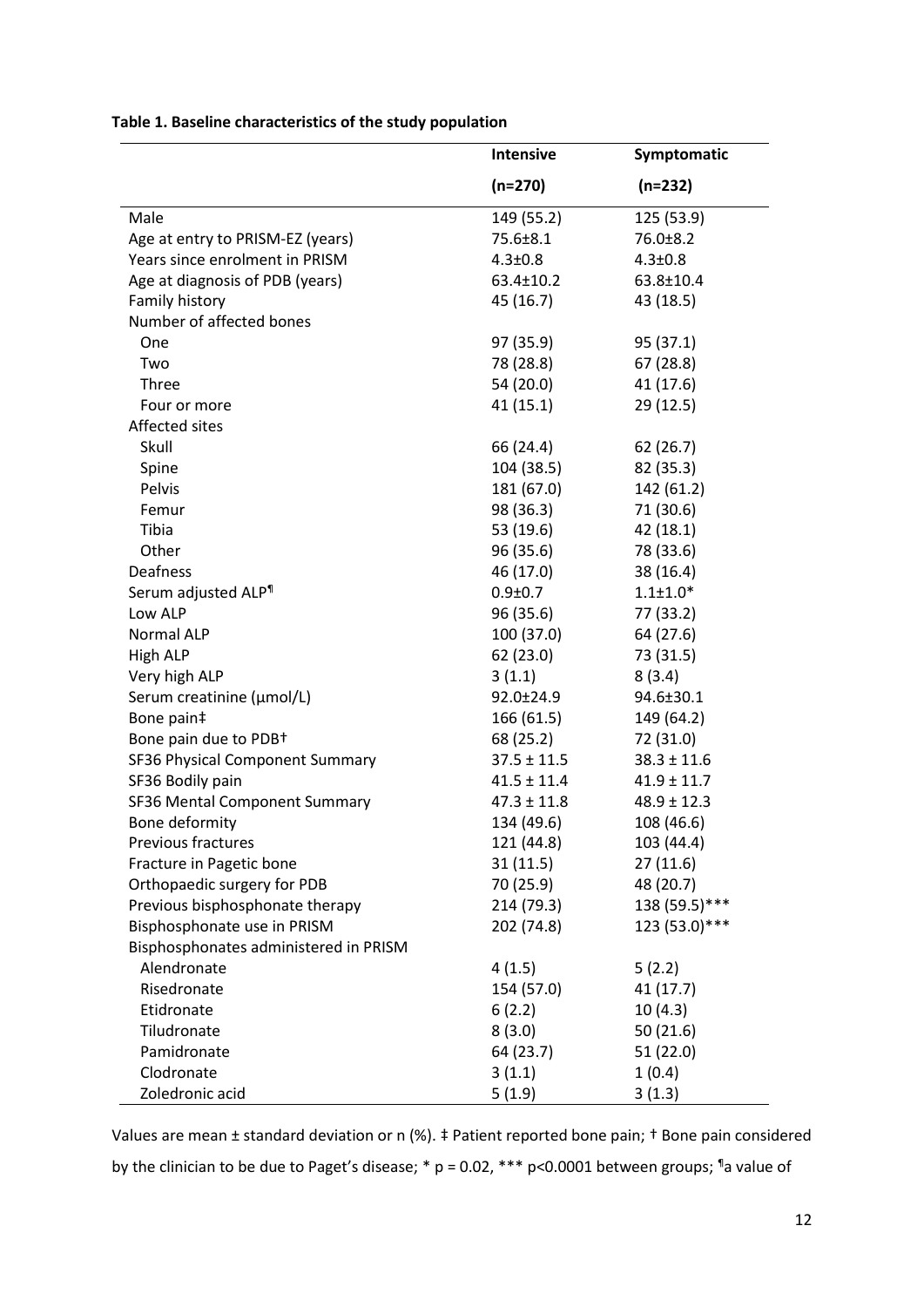1.0 is equivalent to the upper limit of the reference range. Data were available for ALP in 261 of the intensive and 222 of the symptomatic group; for SF36 summary scores in 208 of the intensive and 180 of the symptomatic group; and for SF36 bodily pain in 216 of the intensive and 188 or the symptomatic group.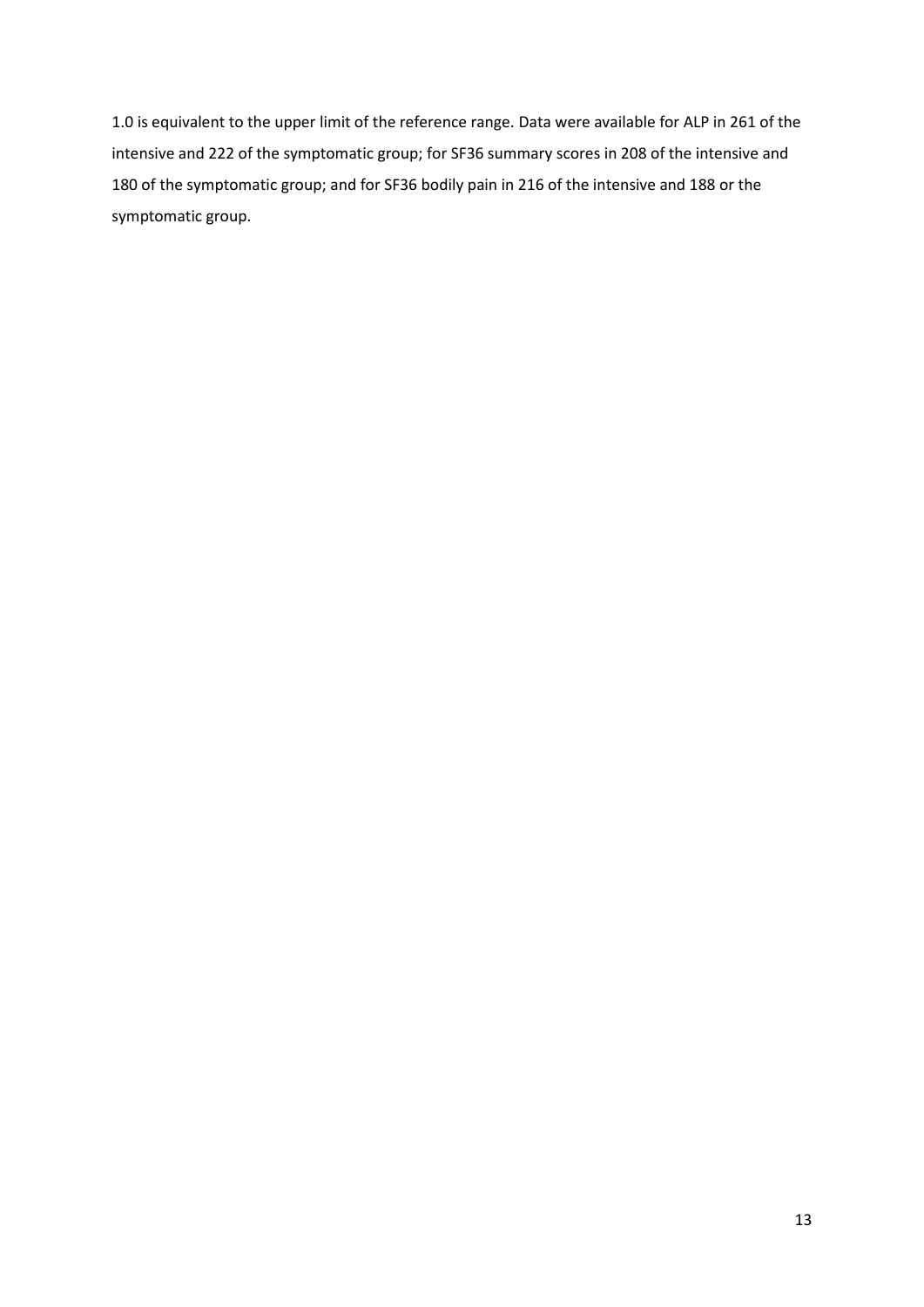# **Table 2. Analgesic use during study**

|                            | Intensive<br>$(n=270)$ | Symptomatic<br>$(n=232)$ | Relative risk<br>[95% CI] |
|----------------------------|------------------------|--------------------------|---------------------------|
| Any analgesic              | 200 (74.1)             | 182 (78.4)               | $0.94$ [0.85-1.04]        |
| Paracetamol                | 122 (45.2)             | 120 (51.7)               | $0.87$ [0.72-1.05]        |
| Compound analgesics        | 87 (32.2)              | 64 (27.6)                | 1.18 [0.89-1.57]          |
| Dihydrocodeine or tramadol | 33 (12.2)              | 33 (14.2)                | 0.92 [0.58-0.48]          |
| Anti-neuropathic drugs     | 3(1.1)                 | 5(2.2)                   | $0.40$ [0.09-1.72]        |
| Opioids                    | 12(4.4)                | 11(4.7)                  | $0.89$ [0.39-2.05]        |
| <b>NSAID</b>               | 70 (25.9)              | 64 (27.6)                | $0.97$ [0.72-1.30]        |

Values are numbers (%)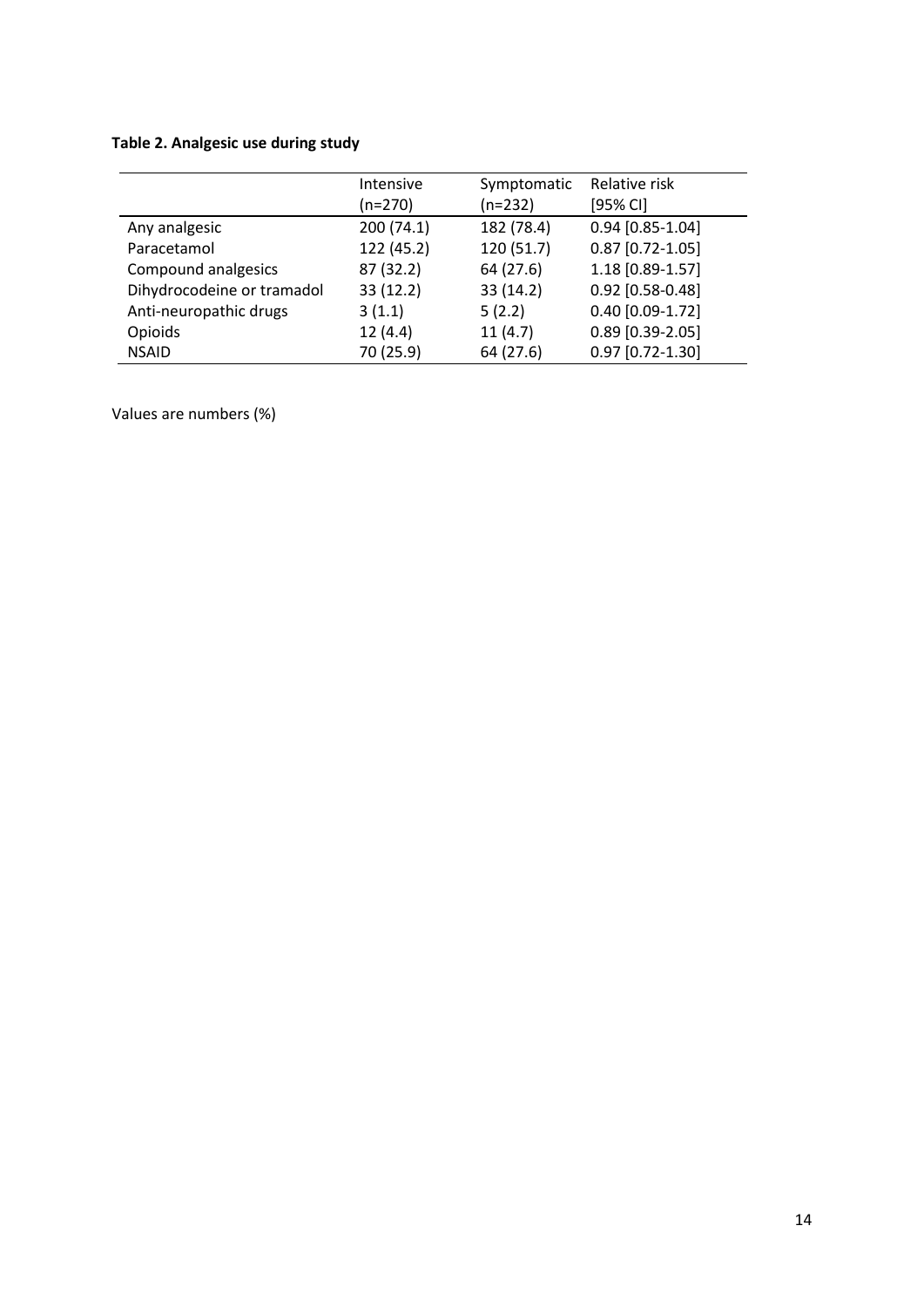|                                 | <b>Time</b> | <b>Intensive</b>    | Symptomatic         | <b>Standardised mean</b> | p-value |
|---------------------------------|-------------|---------------------|---------------------|--------------------------|---------|
|                                 |             | $(n=270)$           | $(n=232)$           | difference<br>[95% CI]   |         |
| Physical component summary      | Year 1      | 185, 37.5±0.9       | 153, 37.0±0.9       | $1.6$ [0.1, 3.1]         | 0.04    |
|                                 | Year 2      | $136, 36.1 \pm 1.0$ | 120, 36.9±1.1       | $0.8$ [-1.5, 3.2]        | 0.49    |
|                                 | Year 3      | 172, 36.4±0.9       | 160, 35.6±0.9       | $0.9$ [-1.1, 2.9]        | 0.39    |
| Arthritis Specific health index | Year 1      | $185, 37.6 \pm 1.0$ | $153, 36.4 \pm 1.0$ | $2.7$ [1.3,4.0]          | < 0.001 |
|                                 | Year 2      | 136, 35.7±1.2       | 120, 36.6±1.2       | $0.7$ [-1.6,2.9]         | 0.57    |
|                                 | Year 3      | $172, 36.6 \pm 1.0$ | $160, 36.1 \pm 1.0$ | $0.8$ [-1.4. 3.1]        | 0.46    |
| Mental component summary        | Year 1      | 185, 46.9±0.9       | 153, 47.6±1.0       | $0.6, [-1.2, 2.4]$       | 0.54    |
|                                 | Year 2      | 136, 46.6±1.0       | $120, 48.2 \pm 1.0$ | $-0.2, [-2.2, 1.9]$      | 0.88    |
|                                 | Year 3      | 172, 46.7±0.9       | 160, 49.0±1.0       | $-2.4$ [ $-4.3, -0.4$ ]  | 0.02    |
| Standard disability index       | Year 1      | 185, 0.92±0.06      | 153,1.02±0.6        | $-0.06$ $[-0.13, 0.00]$  | 0.05    |
|                                 | Year 2      | 136, 1.05±0.07      | 120, 1.03±0.6       | $-0.03$ $[-0.17, 0.12]$  | 0.71    |
|                                 | Year 3      | 172 1.09±0.07       | 160, 1.15 $\pm$ 0.7 | $0.04$ [-0.10,0.19]      | 0.56    |
| Alternative disability index    | Year 1      | 185, 0.72±0.06      | 153, 0.76±0.06      | $0.00$ [-0.06,0.07]      | 0.99    |
|                                 | Year 2      | 136, 0.84±0.07      | 120, 0.80±0.07      | $-0.03$ $[-0.15, 0.08]$  | 0.57    |
|                                 | Year 3      | 172 0.86±0.06       | 160, 0.87±0.06      | $0.04$ (-0.09,0.17]      | 0.57    |
| Bone Pain‡                      | Year 1      | 148 (54.8)          | 115 (49.6)          | $0.52$ [-0.5, 1.5]       | 0.29    |
|                                 | Year 2      | 123 (45.6)          | 104 (44.8)          | $0.02 -0.6, 0.7$ ]       | 0.94    |
|                                 | Year 3      | 130(48.1)           | 112 (48.3)          | $0.68$ [-0.1, 1.5]       | 0.09    |
| Bone pain due to PDB+           | Year 1      | 44 (16.3)           | 40 (17.2)           | $-0.57$ $[-1.7, 0.6]$    | 0.34    |
|                                 | Year 2      | 40 (14.8)           | 36(15.5)            | $1.30$ [0.3, 2.3]        | 0.009   |
|                                 | Year 3      | 34 (12.6)           | 37 (15.9)           | $-0.71$ $[-2.0, 0.5]$    | 0.26    |

**Table 3. Effect of treatment on quality of life summary scores and bone pain**

Values are number of observations, mean ± sem or numbers (%). Positive scores for standardised mean difference favour the intensive group and negative scores the symptomatic group. Comparison between groups is adjusted using IPTW. (%). ‡ Patient reported bone pain; † Bone pain considered by the clinician to be due to Paget's disease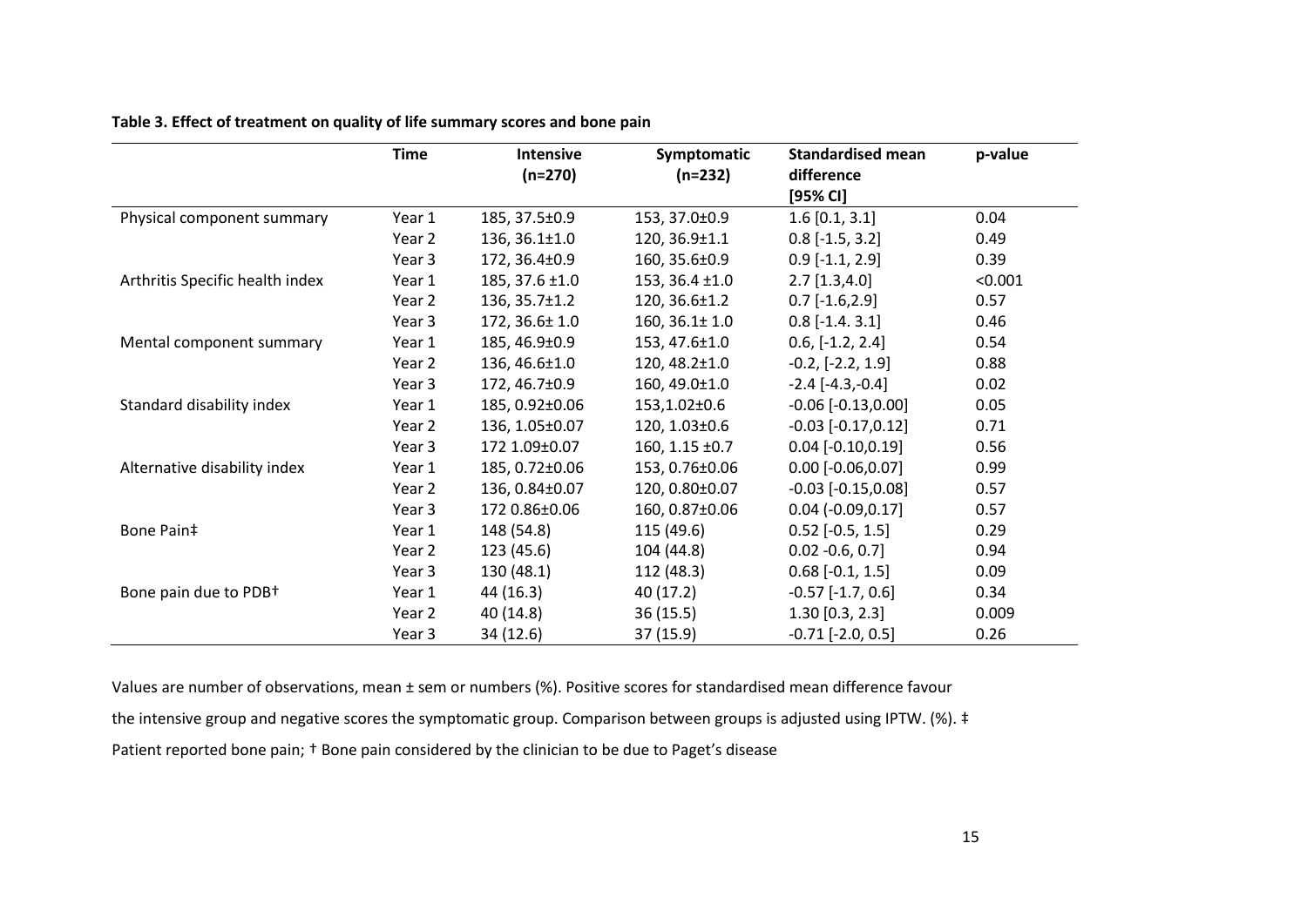**Table 4. Effect of treatment on Fractures and Orthopaedic Procedures**

|                                                | <b>Intensive</b><br>(n=270) | Symptomatic<br>(n=232) | <b>Hazard ratio</b><br>$[95%$ CI] | p-value |
|------------------------------------------------|-----------------------------|------------------------|-----------------------------------|---------|
| Patients with fracture                         | 22(8.1)                     | 12(5.2)                | 1.90 [0.91-3.98]                  | 0.087   |
| Number of fractures                            | 24                          | 12                     |                                   |         |
| Fractures in Pagetic bone                      | 5                           | 2                      |                                   |         |
| Patients requiring orthopaedic surgery         | 15(5.6)                     | 7(3.0)                 | 1.81 [0.71-4.61]                  | 0.214   |
| Number of procedures                           | 16                          | 9                      |                                   |         |
| Procedures in Pagetic bone                     |                             | 4                      |                                   |         |
| Joint replacements                             | 11                          | 4                      |                                   |         |
| Osteotomy                                      | 2                           |                        |                                   |         |
| Other procedures                               |                             | 3                      |                                   |         |
| Patients with fracture or orthopaedic surgery  | 34 (12.6)                   | 17(7.3)                | 1.92 [1.045-3.53]                 | 0.036   |
| Patients with fracture and orthopaedic surgery | 3                           | 3                      |                                   |         |
| Number of fractures and orthopaedic            | 40                          | 22                     |                                   |         |
| procedures                                     |                             |                        |                                   |         |

Values are numbers (%). Comparison between groups is adjusted using IPTW. The hazard ratio and p-values are for time to

first event.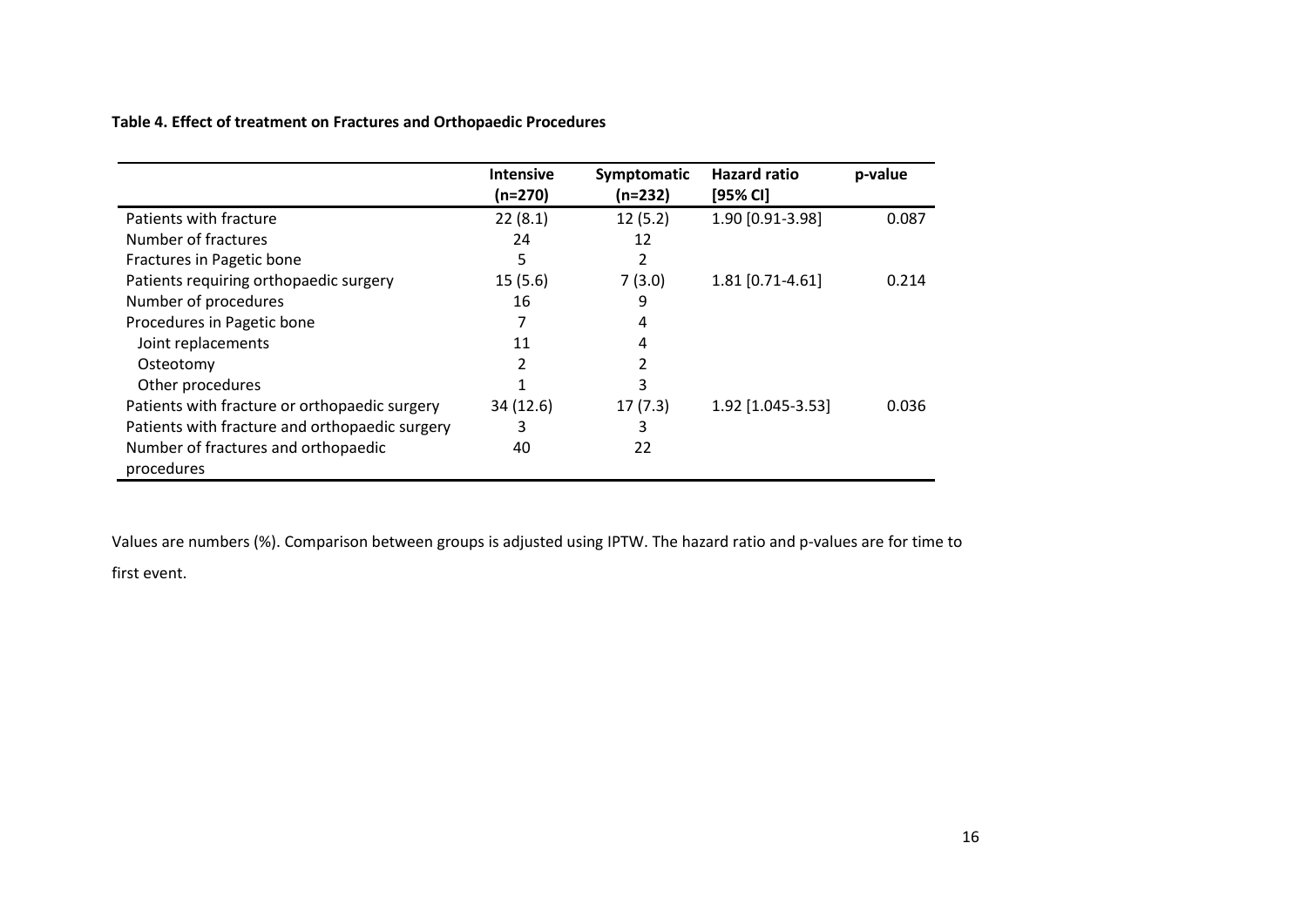# **Table 5. Adverse events reported during study**

|                                | <b>Intensive</b><br>$(n=270)$ | Symptomatic<br>$(n=232)$ | <b>Relative risk</b><br>[95% CI] |
|--------------------------------|-------------------------------|--------------------------|----------------------------------|
| Serious Adverse Events         | 87 (32.2)                     | 66 (28.4)                | 1.28 [0.96-1.72]                 |
| <b>Total Number of Adverse</b> | 226 (83.7)                    | 196 (84.5)               | $0.99$ [0.92-1.08]               |
| Events                         |                               |                          |                                  |
| Cardiovascular                 | 67(24.8)                      | 49 (21.1)                | 1.080 [0.76-1.52]                |
| Cerebrovascular                | 4(1.5)                        | 3(1.3)                   | 1.027 [0.20-5.18]                |
| <b>CNS</b>                     | 28(10.4)                      | 28(12.1)                 | $0.918$ [0.54-1.56]              |
| Endocrine                      | 28(10.4)                      | 21(9.1)                  | 1.628 [0.92-2.87]                |
| <b>ENT</b>                     | 28(10.4)                      | 26(11.2)                 | 1.020 [0.59-1.75]                |
| Gastrointestinal               | 54 (20.0)                     | 46 (19.8)                | 1.014 [0.69-1.48]                |
| Genitourinary                  | 41(15.2)                      | 39 (16.8)                | 1.024 [0.67-1.57]                |
| Haematological                 | 10(3.7)                       | 9(3.9)                   | 1.081 [0.43-2.71]                |
| Musculoskeletal                | 123 (45.6)                    | 104 (44.8)               | 1.063 [0.86-1.31]                |
| Miscellaneous                  | 33(12.2)                      | 32(13.8)                 | $0.993$ [0.61-1.62]              |
| Respiratory                    | 48 (17.8)                     | 43 (18.5)                | $0.911$ [0.61-1.35]              |
| Ophthalmic                     | 34 (12.6)                     | 41(17.7)                 | $0.685$ [0.44-1.07]              |
| <b>Skin</b>                    | 41 (15.2)                     | 33 (14.2)                | 1.108 [0.70-1.74]                |

Values are number (%) of people with at least one event. ENT - ear, nose or throat; CNS -Central nervous system.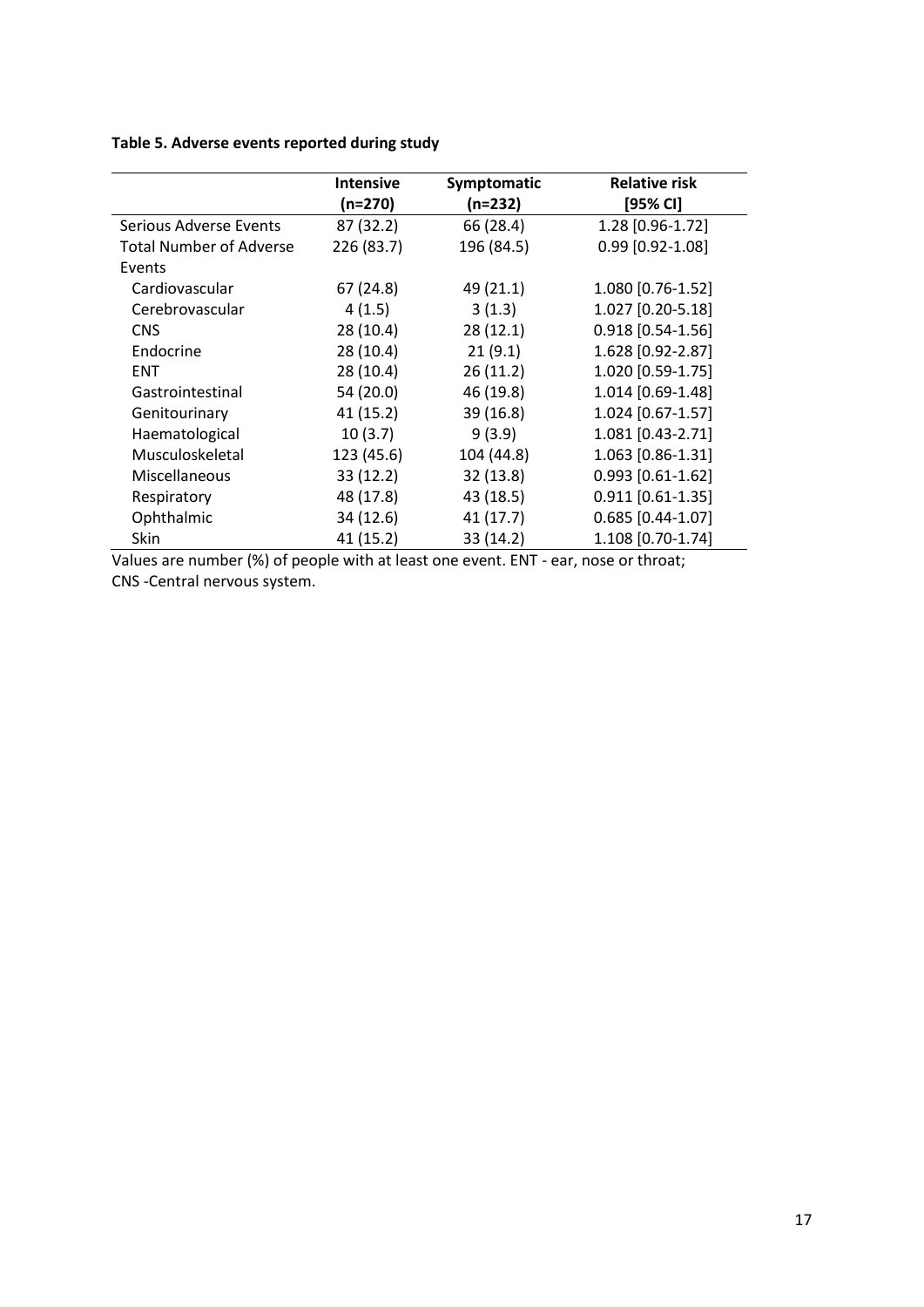## **Figure 1. Disposition of Study subjects**



Disposition of the patients from the start of PRISM to the end of PRISM-EZ is shown. Withdrawn indicates that the patient was withdrawn by the clinician; declined indicates that the patient declined further follow up. Lost indicates that the patient was lost to follow up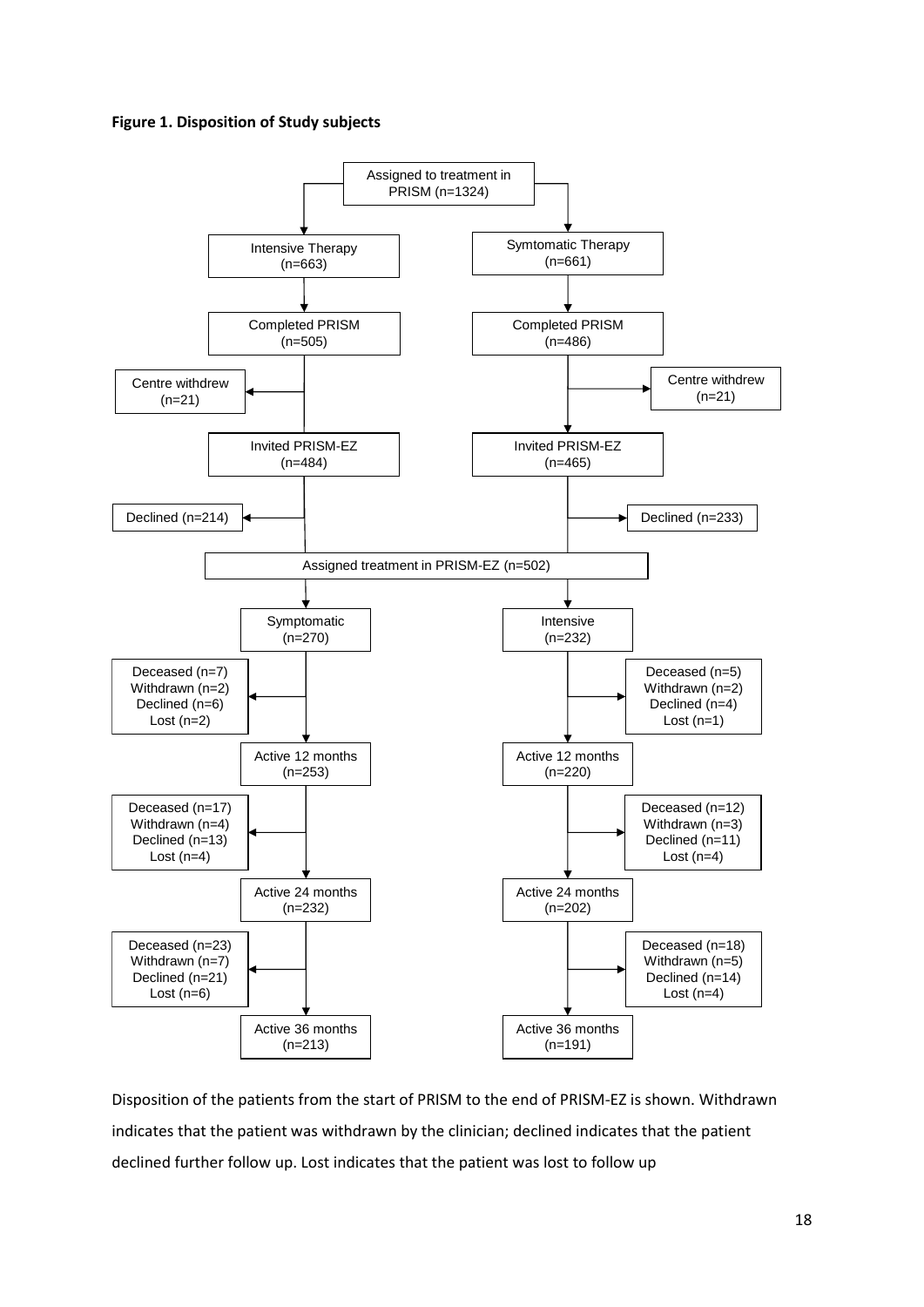

**Figure 2. Serum alkaline phosphatase concentrations**

Changes in adjusted alkaline phosphatase during the study are shown in panel a. The symbols are means and vertical bars standard error of the mean. The reference range is indicated by the shaded area. \* p=0.02 between groups; \*\*\* p<0.001 between groups. Panels b, c and d show the proportion of patients with serum alkaline phosphatase values in each category at years 1-3. The differences were significant at all time points (see text). Low normal: at or below the 50th centile of the normal range; Normal: between the 50th centile and the upper limit of normal; High: up to three times normal; very high: more than three times normal.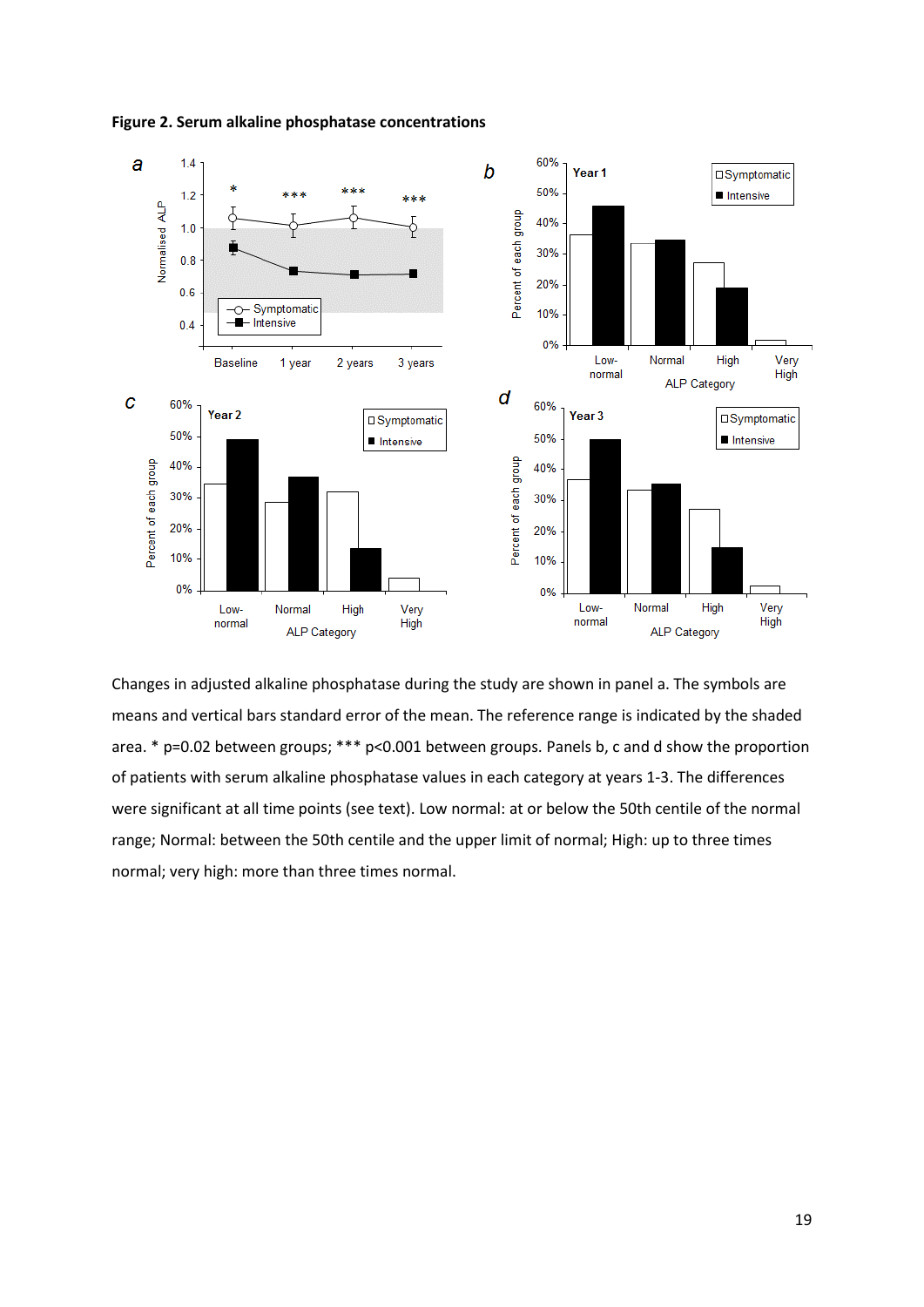## References

- 1. Ralston SH. Clinical practice. Paget's disease of bone. N Engl J Med. 2013;368(7):644-50.
- 2. van Staa TP, Selby P, Leufkens HG, Lyles K, Sprafka JM, Cooper C. Incidence and natural history of Paget's disease of bone in England and Wales. J Bone Miner Res. 2002;17(3):465-71.
- 3. Gold DT, Boisture J, Shipp KM, Pieper CF, Lyles KW. Paget's disease of bone and quality of life. Journal of Bone and Mineral Research. 1996;11(12):1897-904.
- 4. Langston AL, Campbell MK, Fraser WD, Maclennan G, Selby P, Ralston SH. Clinical Determinants of Quality of Life in Paget's Disease of Bone. Calcif Tissue Int. 2007;80(1):1-9.
- 5. Hosking D, Lyles K, Brown JP, et al. Long-term control of bone turnover in Paget's disease with zoledronic acid and risedronate. J Bone Miner Res. 2007;22(1):142-8.
- 6. Reid IR, Miller P, Lyles K, et al. Comparison of a single infusion of zoledronic acid with risedronate for Paget's disease. N Engl J Med. 2005;353(9):898-908.
- 7. Reid IR, Siris E. Alendronate in the treatment of Paget's disease of bone. Int J Clin Pract Suppl. 1999;101:62-6.
- 8. Miller PD, Brown JP, Siris ES, Hoseyni MS, Axelrod DW, Bekker PJ. A randomized, double-blind comparison of risedronate and etidronate in the treatment of Paget's disease of bone. Paget's Risedronate/Etidronate Study Group. American Journal of Medicine. 1999;106:513-20.
- 9. Selby PL, Davie MW, Ralston SH, Stone MD. Guidelines on the management of Paget's disease of bone. Bone. 2002;31(3):366-73.
- 10. Lyles KW, Siris ES, Singer FR, Meunier PJ. A clinical approach to diagnosis and management of Paget's disease of bone. J Bone Miner Res. 2001;16(8):1379-87.
- 11. Ralston SH, Corral-Gudino L, Fraser WD, Gennari L, Guanabens N, Selby PL. Letter to the Editor: The Endocrine Society Clinical Practice Guidelines on Paget's Disease: Many Recommendations Are Not Evidence Based. J Clin Endocrinol Metab. 2015;100(6):L45-L6.
- 12. Singer FR, Bone HG, III, Hosking DJ, et al. Paget's Disease of Bone: An Endocrine Society Clinical Practice Guideline. J Clin Endocrinol Metab. 2014:jc20142910.
- 13. Langston AL, Campbell MK, Fraser WD, MacLennan GS, Selby PL, Ralston SH. Randomised Trial of Intensive Bisphosphonate Treatment Versus Symptomatic Management in Paget's Disease of Bone. J Bone Miner Res. 2010;25:20-31.
- 14. Widler L, Jaeggi KA, Glatt M, et al. Highly potent geminal bisphosphonates. From pamidronate disodium (Aredia) to zoledronic acid (Zometa). J Med Chem. 2002;45(17):3721-38.
- 15. Ware JE, Jr., Gandek B. Overview of the SF-36 Health Survey and the International Quality of Life Assessment (IQOLA) Project. J Clin Epidemiol. 1998;51(11):903-12.
- 16. Ziebland S, Fitzpatrick R, Jenkinson C, Mowat A, Mowat A. Comparison of two approaches to measuring change in health status in rheumatoid arthritis: the Health Assessment Questionnaire (HAQ) and modified HAQ. Ann Rheum Dis. 1992;51(11):1202-5.
- 17. Ware JE, Jr, Keller SD, Hatoum HT, Kong SX. The SF-36 Arthritis-Specific Health Index (ASHI): I. Development and cross-validation of scoring algorithms. Med Care. 1999;37(5 Suppl):MS40-MS50.
- 18. Austin PC, Mamdani MM, Stukel TA, Anderson GM, Tu JV. The use of the propensity score for estimating treatment effects: administrative versus clinical data. Stat Med. 2005;24(10):1563-78.